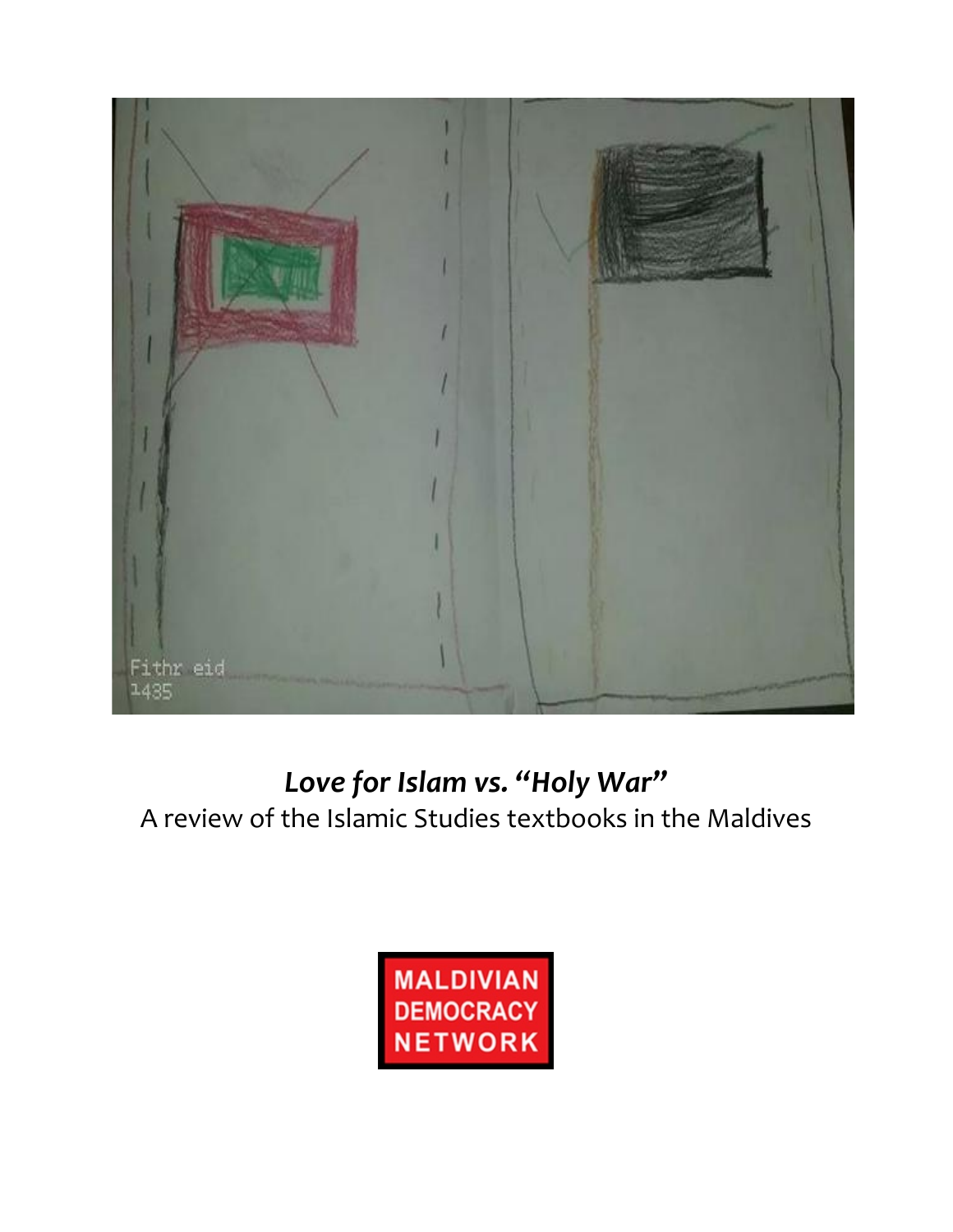# Contents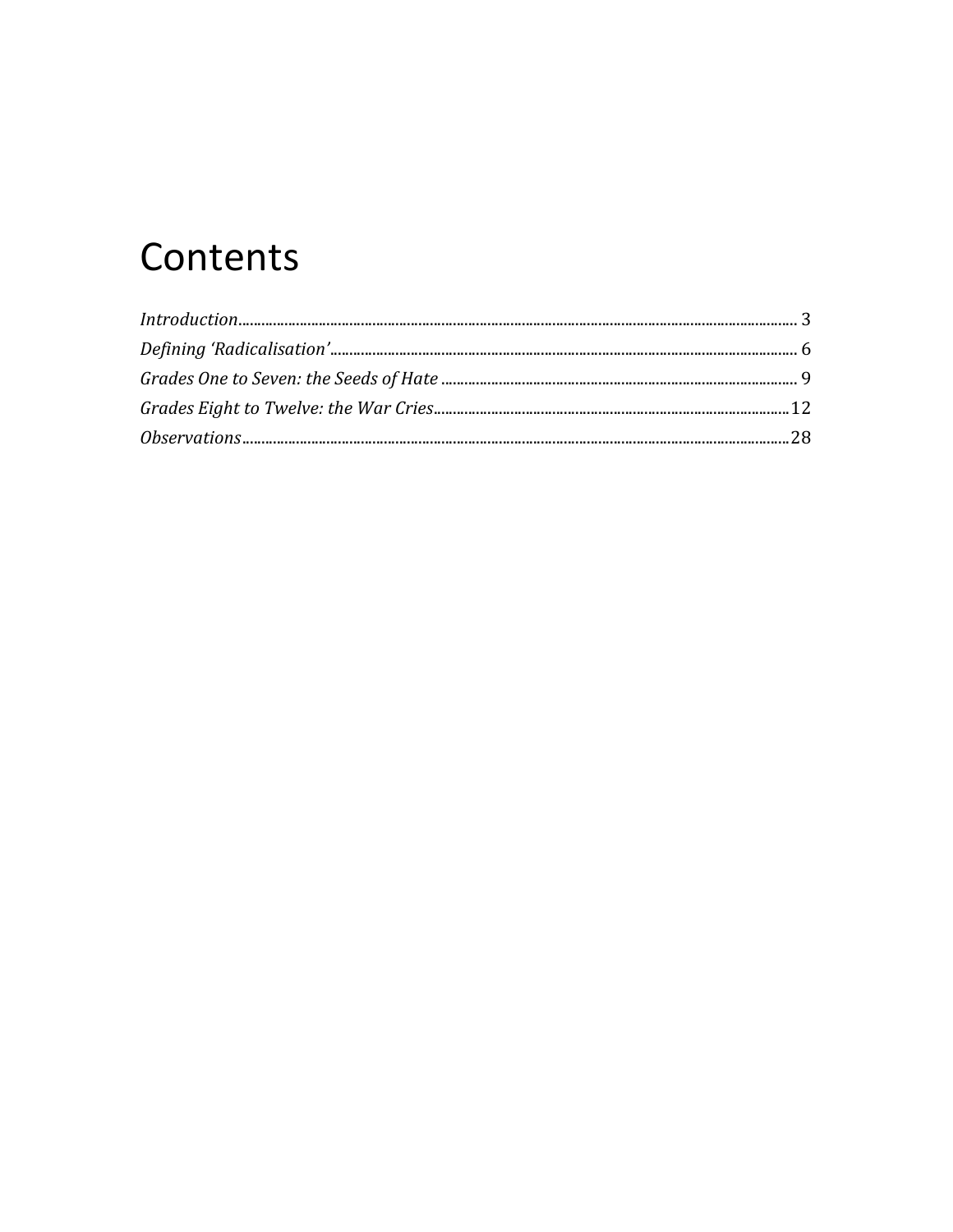#### *Introduction*

This publication entails one section of the first baseline study to assess level of radicalisation in the Maldives. The assessment is a project undertaken by the Maldivian Democracy Network (MDN) with the assistance of the Canadian Fund for Local Initiatives (CFLI), for the period December 2014 to March 2015. In order to identify prevalence of radical narratives in mainstream discourse, the study has reviewed school textbooks, published material, religious sermons and online Islamist activity. Additionally, public forums were held in different island communities to ascertain whether the public sees human rights and Islam as compatible or not. Interviews were also conducted with officials of the Ministry of Islamic Affairs and principals of various public schools across the country. The primary aim of the project is to ascertain whether or not the official interpretation of Islam is in line with the recent project of democratisation of the Maldives that began in 2008 with the country's first multi-party elections.

The Maldives adopted Islam as the state religion in the 12<sup>th</sup> Century. Although said to have been introduced to the Maldives by a Moroccan traveller, Islam in the Maldives did not stay true to its origins as its teachings merged with the nation's unique culture long influenced by centuries of Buddhism and habits unique to small-island life. Everybody adhered to the five tenants of Islam without question or fuss but dayto-day life did not revolve around God. Apart from the core values of Islam taught in primary and secondary schools, there were no dedicated institutions of Islamic theology or places of learning and debating Islamic jurisprudence. This does not in any way mean people did not believe in Islam as their religion – Maldivians took it for granted they are born Muslims without feeling a constant need to prove the degree of their 'Muslimness' to each other or to visitors and observers from the outside. A person's faith was for God to know and judge, not for the world to examine and admire or criticise.

For hundreds of years, there were very little outside influences on the Maldivian faith, and much of the world's religious conflicts as well as changes in how Islam is practiced in different parts of the world remained largely unknown in the Maldives. The Maldivian road from Islam to Islamism is a long one, which is beyond the scope of this report, and has been documented in detail elsewhere<sup>1</sup> (Naseem and Mohamed 2014). In the last decade, Islam in the Maldives has undergone a 'religious revival' led by Salafists, Wahhabists and other strands of what is often described as

<sup>&</sup>lt;sup>1</sup> Naseem, Azra and Mohamed, Mushfique 2014, Maldives: The Long Road from Islam to Islamism, A Short History', Dhivehi Sitee. Accessed online at http://www.dhivehisitee.com/religion/islamism-maldives/ on 26 February 2015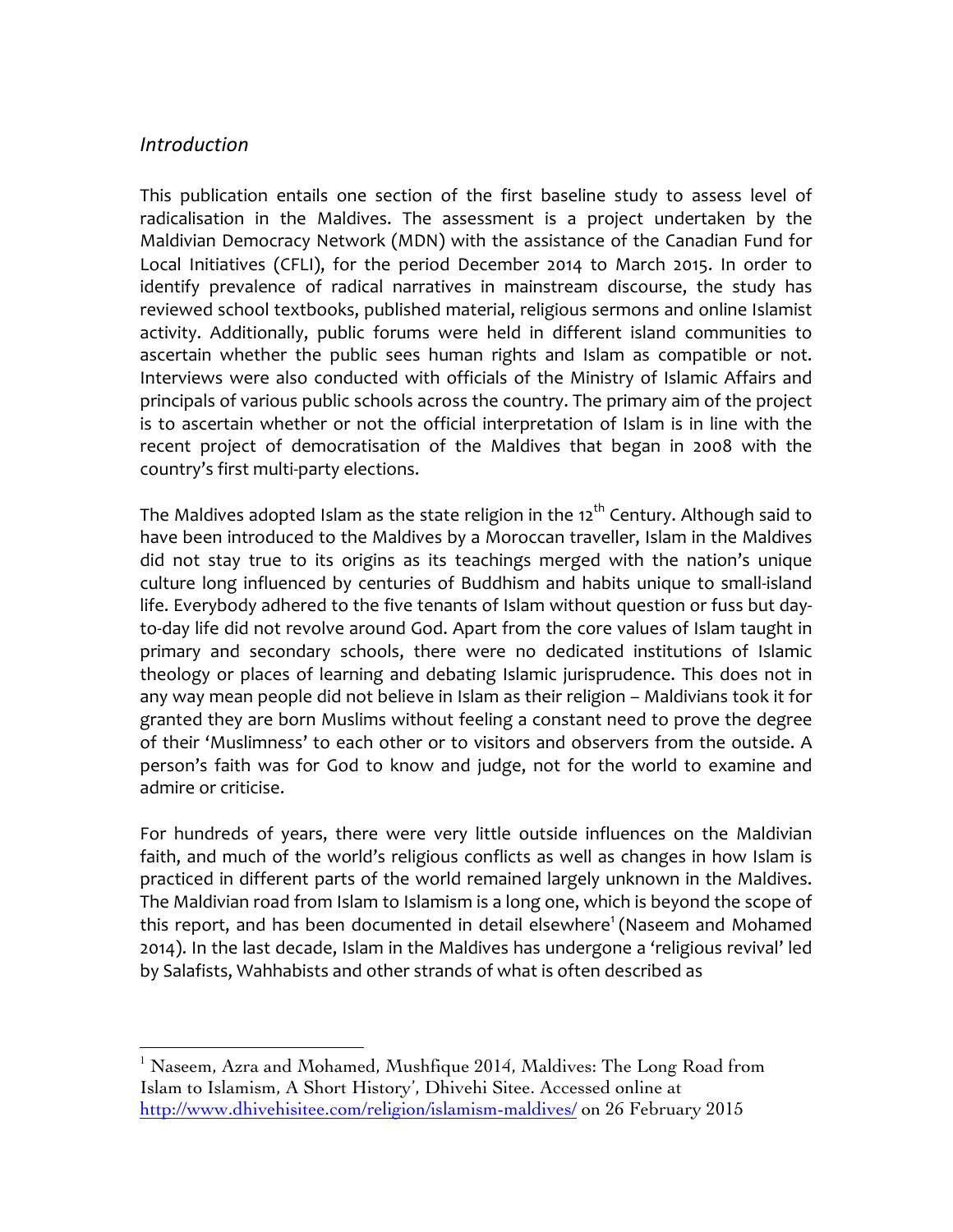'fundamentalist Islam'. The spread of such ideology has been aided vastly by the availability of the Internet; this has been true to the Maldives, also, as is discussed in detail in this report.

Starting from the 1970s, for the rest of the world, the Maldives has been a luxury tourist destination void of its populace. Until recently the tourism industry was only allowed to operate on uninhabited islands leased to developers. However, given the revival of fundamentalist Islam throughout the world – spread exponentially through modern technology and globalisation  $-$  the Maldives is no longer the eternally peaceful, seemingly desolate 'island paradise' it once was. Decades of authoritarian rule and centralised governments have resulted in a deeply polarised community that has brought one third of its population to the greater Malé area in search of public services, jobs and higher education. Malé, the capital of the Maldives is one of the most densely populated cities in the world. Its congestion has produced inevitable societal ills such as gang culture, drug abuse, unemployment, radicalisation, political violence and a widening socio-economic gap. Political unrest, fuelled with religious rhetoric has been the norm since the Maldives began its transition into democracy. When religious revival, in the form of fundamentalist ideas and radical ideologies are brought in, a potentially explosive mix is created in which these ideas—when steered in that direction—clash dangerously with those of some of democracy's core values: freedom, human rights, equality, and rule of law. This report explores the potential for, and the existence of, these clashes by analysing the religious ideologies currently taking hold in the Maldives and exposing how they clash or complement the country's nascent democracy.

The Maldivian legal system is a dualist; it is an admixture of Sharia, English civil and common law. Although the Maldives was a British Protectorate, it did not inherit the British legal traditions that were inherited by other Asian colonies. Chapter II of the Constitution entails fundamental rights that are inalienable to everyone without discrimination of any form. The Maldives is has ratified the following international treaties; the International Covenant on Civil and Political Rights - First Optional Protocol (ICCPR), the International Covenant on Economic, Social and Cultural Rights (ICESCR), the International Covenant on Elimination of All Forms of Racial Discrimination (ICERD), the Convention on Eliminating All Forms of Discrimination Against Women (CEDAW), the Convention Against Torture and Other Cruel, Inhuman or Degrading Treatment (CAT), the Convention on the Rights of Persons with Disabilities (CRPD), the Convention on the Rights of the Child (CRC), and the Convention on the Protection of All Persons from Enforced Disappearance. It is noteworthy that ICCPR, CEDAW and CRC were ratified by the Maldives with reservations pertaining to restriction of religious freedom.

This study analyses the education policy on Islam in the Maldives; the current curriculum and practices pertaining to religion and education in schools throughout the country. The report looks at the religious ideologies predominant in today's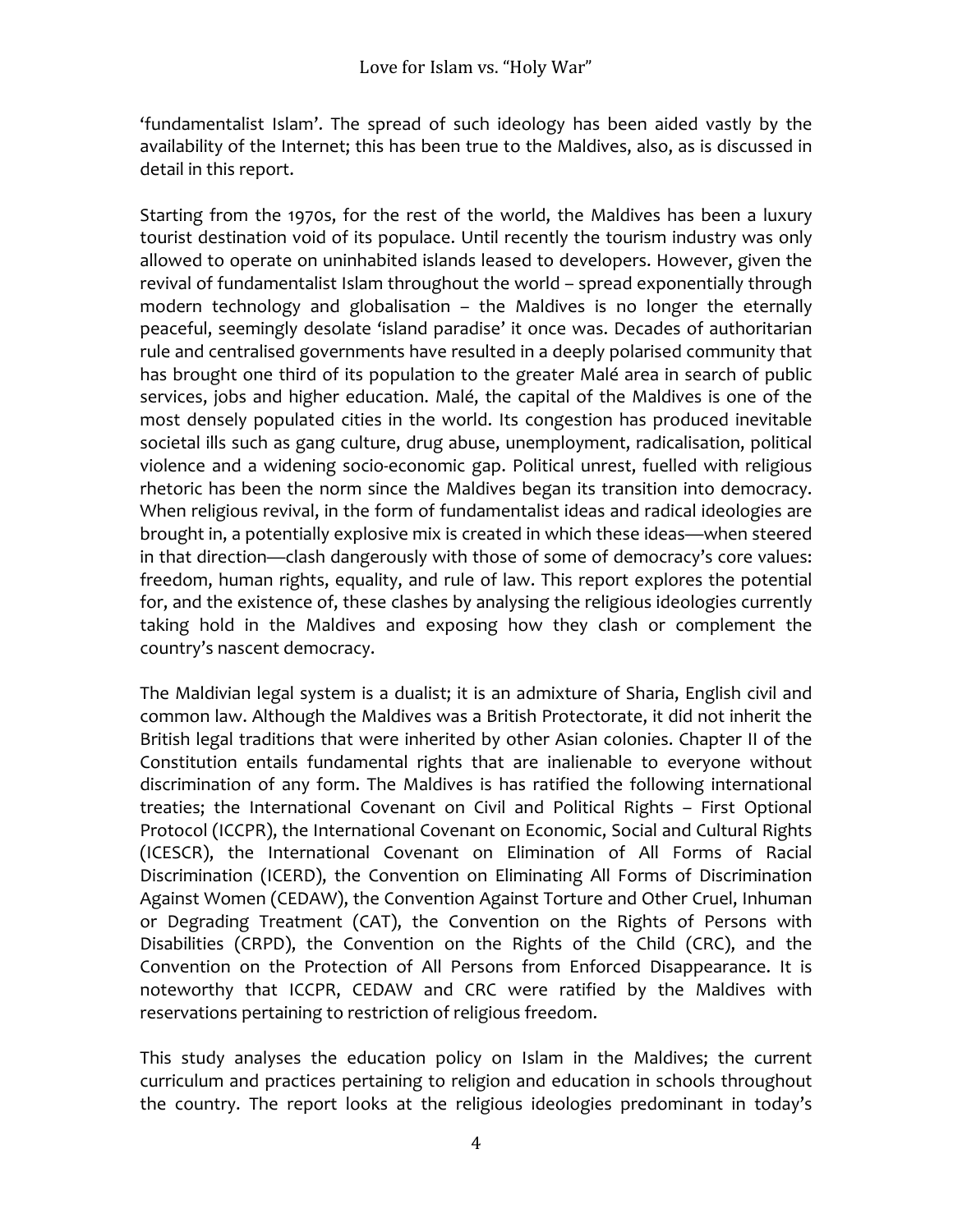Maldivian education system and compares it with the values, principles and ideals it is officially said to have embraced with the adoption of the new democratic Constitution in 2008. All Islamic Studies textbooks used in schools from grades one to twelve were analysed according to the study's thematic concerns --- gender, racial or religious discrimination, ahistorical facts, human rights and usage of language. The basic idea behind the study is to remove all motivations for incitement of hatred towards different social groups in society. Although the Maldives is a predominantly Muslim society, it cannot be disassociated from the global community in which it belongs to, therefore the education policy should reflect the need to instil love for Islam, human rights and tolerance as required under the Constitution, instead of propagating hate in the name of religious education.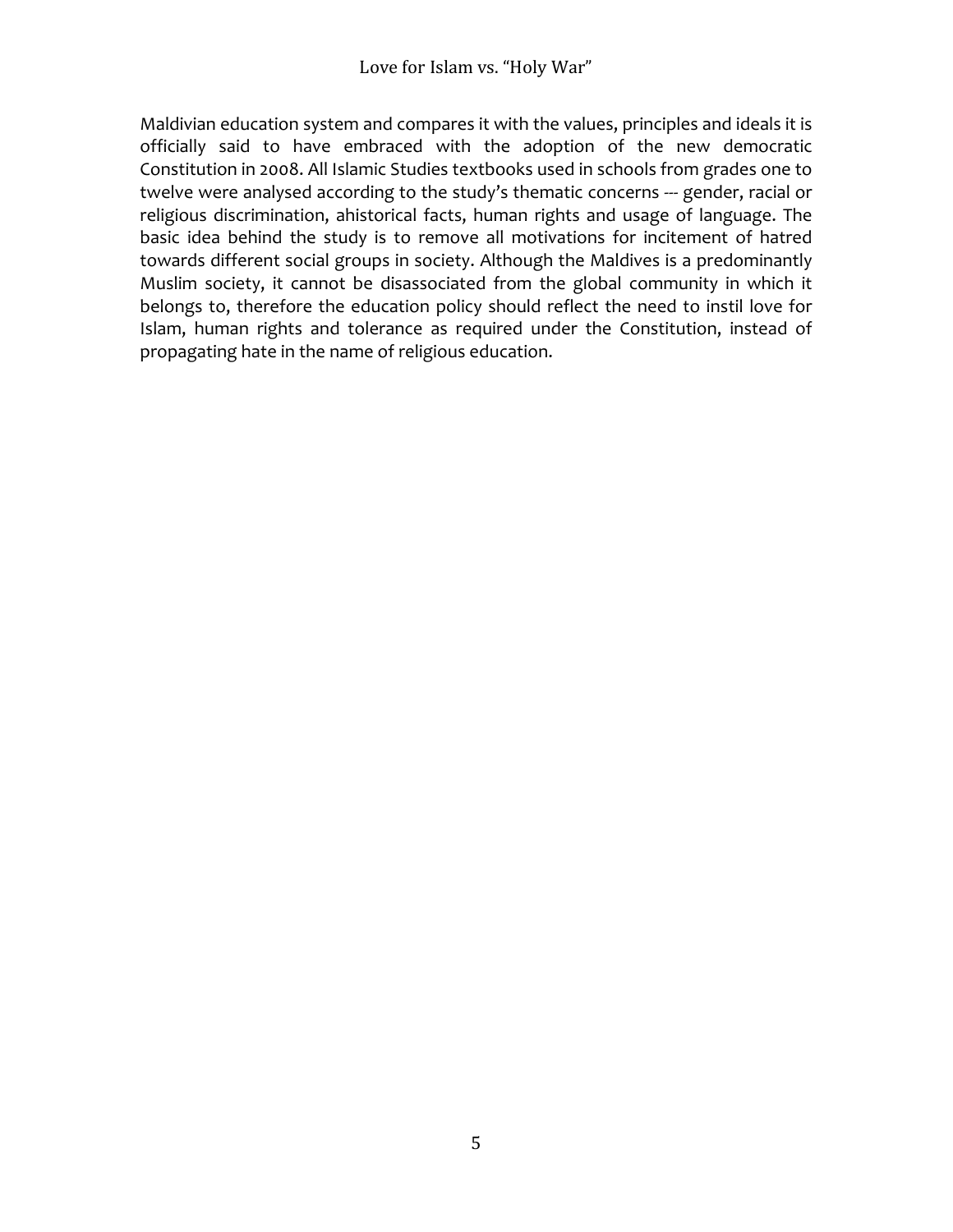# *Defining 'Radicalisation'*

A 'conceptual fault-line' between notions of radicalisation that emphasize extremist beliefs – 'cognitive radicalisation' - and those focusing on extremist behaviour -'behavioural radicalisation' - has formed the basis for ambiguities in what is meant by 'radicalisation' (Neumann 2013). This ambiguity has led to differences in how radicalisation is defined, how scholars debate the term, and also in how policies are formulated to address the phenomenon. There is, however, broad agreement that 'radicalisation', or 'becoming extremist', is a process that takes place over time comprising a range of factors (Moghadam 2005, Baran 2005, McCauley and Moskalenko 2008).

What has proven contentious is defining what 'extremism' is. The *Palgrave Macmillan* Dictionary of Political Thought (2007) states that it can mean either political ideas diametrically opposed to a society's core values or it can mean the methods by which actors seek to realise their political aims. As Neumann (2013) elaborates, this means that while for some radicalisation is 'a purely cognitive phenomenon that culminates in 'radically' different ideas about society and governance, others believe that it ought to be defined by the (often violent or coercive) actions in which those ideas result.' Differences in how academics and policymakers understand and approach radicalisation are thus based on distinctions between 'cognitive' radicalisation on the one hand and 'behavioural' radicalisation i.e. 'violent radicalisation' on the other.

The Royal Canadian Mounted Police, for example, view radicalisation as a purely cognitive phenomenon whereby individuals move from moderate mainstream beliefs to extremist views. This view—that adopting extremist belief systems, without necessarily resulting in violent action, amounts to radicalisation—is one shared by several US government departments. The British government, however, places more emphasis on explicitly connecting radicalisation with violent action (Neumann 2013: 875). For the latter, radicalisation is 'the process by which people come to support terrorism and violent extremism and, in some cases, then to participate in terrorist groups'. 

Is there a connection between extremist ideas and extremist action? Many analysts and policymakers agree that extremist belief systems form the precondition for the willingness to use, support and/or facilitate violence. Neumann argues that this makes instinctive sense: 'terrorists become cognitive extremists first, and then-for whatever reason—decide to pursue their extremist aims by violent means' (2013:876). 

There are, however, many who argue that focusing on cognitive radicalisation has been counterproductive (Horgan 2001, Borum 2011). Horgan is of the view that assuming a unidirectional relationship whereby in all probability a cognitive radical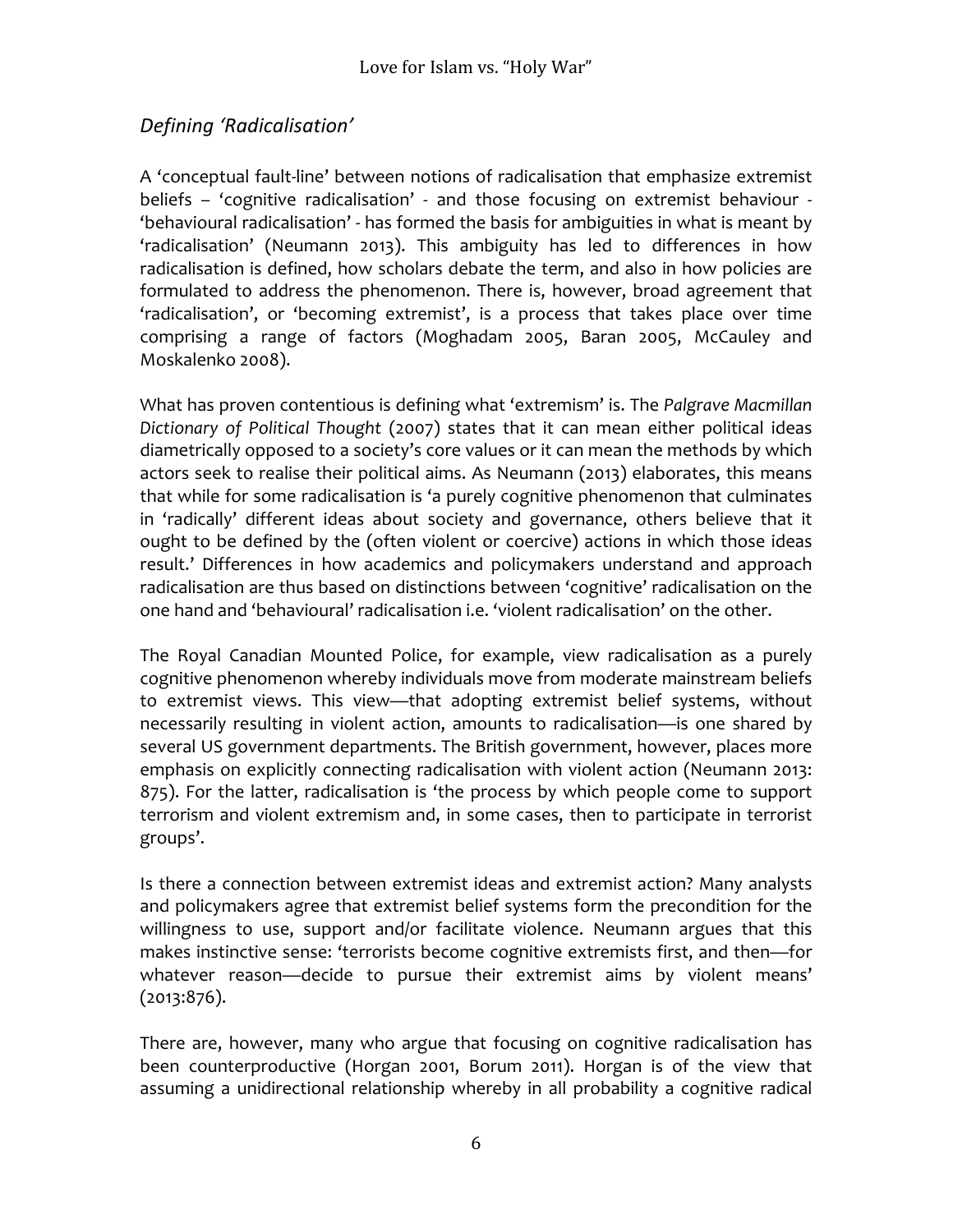will go on to become a terrorist is fundamentally flawed (Horgan 2001). Borum describes as false the implication that 'radical beliefs are a proxy-or at least a precursor—for terrorism' (Borum 2011: 8). Their suggestion is that there are no inevitable links between extremist political beliefs and violent political action, thus the two phenomena should not be studied together. Neumann describes both these arguments as 'problematic' (2013: 879). If the role of political beliefs and ideologies are overrated or irrelevant to understanding behavioural radicalisation, he asks, how is it possible to understand the differences in how, for example, the Irish Republican Army fought the British occupation of their homeland and how the Tibetans have fought for the same goal peacefully? How is it possible to know what commands political and 'quietist' Salafists to pursue their faith peacefully while 'jihadist' Salafists join terrorist organisations '[W]ithout reference to beliefs, none of these behaviours make sense' (Neumann 2013: 880). Thus, Neumann puts forward the case that, in practice, it is impossible to separate political beliefs from political action, and that attempting to do so obstructs a holistic understanding of radaicalisation; that not every 'true believer' is an ideologue;  $[...]$  and that any attempt at understanding individuals' 'action pathways' without looking at social movements and countercultures from which they have emerged is bound to be shallow.

Based on the arguments above, therefore, for the purposes of this study, radicalisation is a process that includes both the acceptance of political ideas diametrically opposed to a society's core values and the methods by which those who adopt such ideas seek to realise their political aims. That is to say, the focus of this study is not restricted to individuals in the Maldives who support violent Jihad, or have chosen to join the Jihad in foreign countries, but also the individuals who are seen to be undergoing a process of accepting beliefs that are diametrically opposed to the core values of the Maldivian society.

According to the Constitution of the Maldives  $(2008)^2$ , the Maldives 'is a sovereign, independent, democratic Republic based on the principles of Islam' (Article 2). A non-Muslim may not become a citizen of the Maldives (Article 9.d); the religion of the State of the Maldives is Islam (Article 10.a); and no law contrary to any tenet of Islam shall be enacted in the Maldives (Article 10. b). At the same time, the Constitution also describes the Maldives as 'a free and democratic society' where justice will be implemented 'in accordance with democratic norms' where each citizen has a duty and responsibility 'to promote democratic values and practices in a manner that is not inconsistent with any tenet of Islam'; where in interpreting the rights and freedoms guaranteed by the Constitution, courts and tribunals are obliged to 'promote the values that underlie an open and democratic society based on human dignity, equality and freedom; and where even the security services are obliged to

<sup>&</sup>lt;sup>2</sup> The Constitution of the Maldives, 2008. For full text visit: http://www.majlis.gov.mv/en/wp-content/uploads/Constitution-english.pdf Accessed online 28 February 2015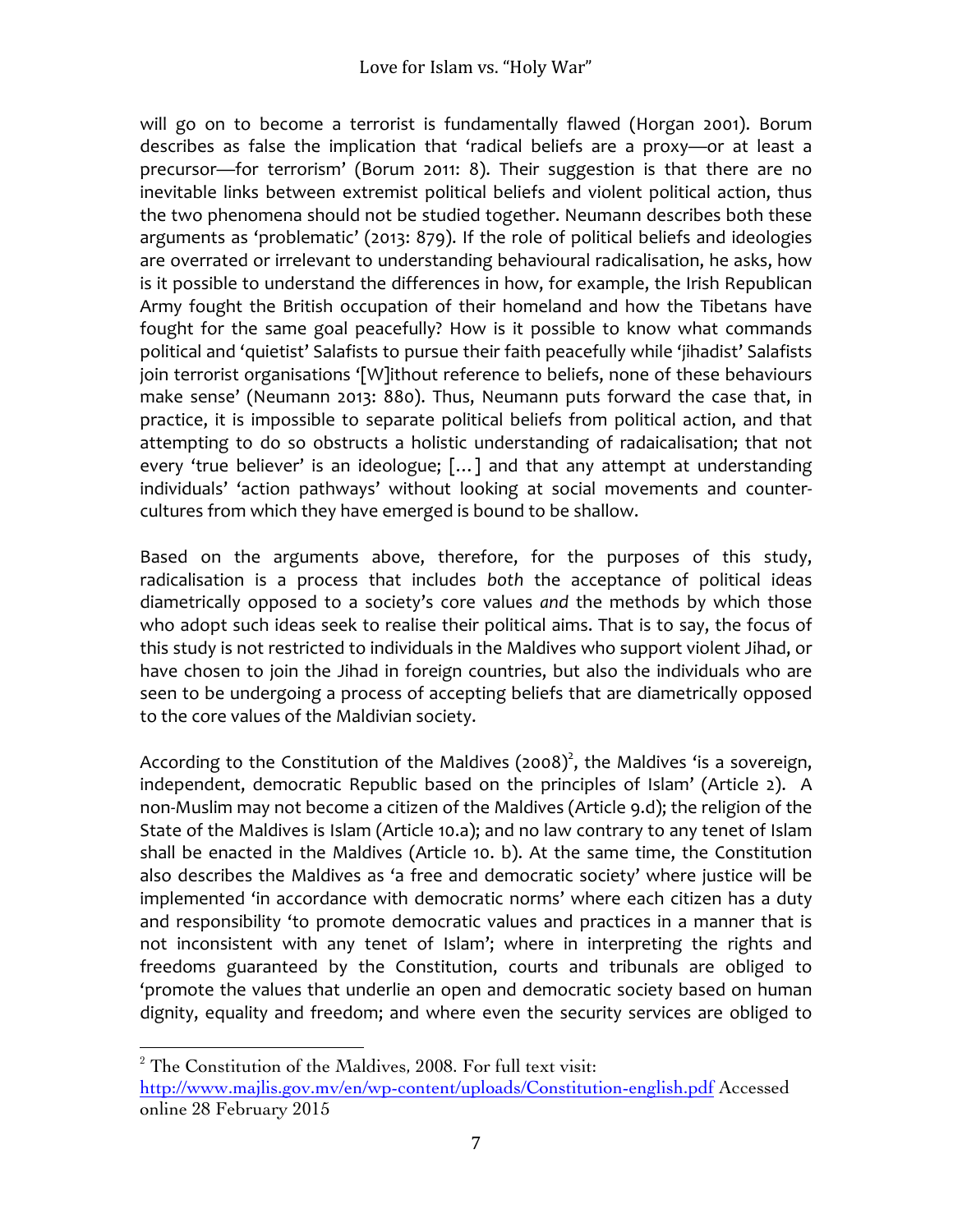protect democratic institutions. Core values of the Maldivian society today can, thus, be described as ones that balance the core tenets of Islam with the principles of democracy, freedom and human rights.

Beliefs that challenge these core values and upset that fine balance can, therefore, be viewed as 'radical', and the process by which individuals come to adopt these beliefs can be described as 'radicalisation'.

This section of the Project reviewed Islamic textbooks used in Maldivian schools, from grades one to twelve, in order to identify ideas that contribute to promulgation of radical worldviews. In addition, normative qualities invoked in the books are also highlighted. Each textbook has been reviewed in light of the definition of radicalisation mentioned in this report. This report was unable to measure how often and to what extent teachers tend to deviate from the syllabus when teaching. Many students claim teachers are prone to conjecture, and often provide their own views regarding certain aspects of the lessons.

Specialists who work for the Education Development Centre under the Ministry of Education develop the Islamic textbooks, like all other school textbooks. The Ministry of Islamic Affairs then approves Islamic textbooks before they are used in schools. The national curriculum for grades one to four was revised in the school year that began in January 2015, however we note that not much has changed in comparison to the previous syllabus.

All the Islamic studies textbooks under the syllabus contain four main chapters  $-$ Quranic elocution (*Tajwid*); Islamic creed (*Aqidah*) submission to Allah through worship (*Ibadah*); lessons from the Prophet's life and ascension to paradise (As-Sirat); and Islamic etiquette (*Islami Akhlaq*). The textbook guarantees that once the student has completed these books, he or she would have attained Islamic education in accordance with the national syllabus.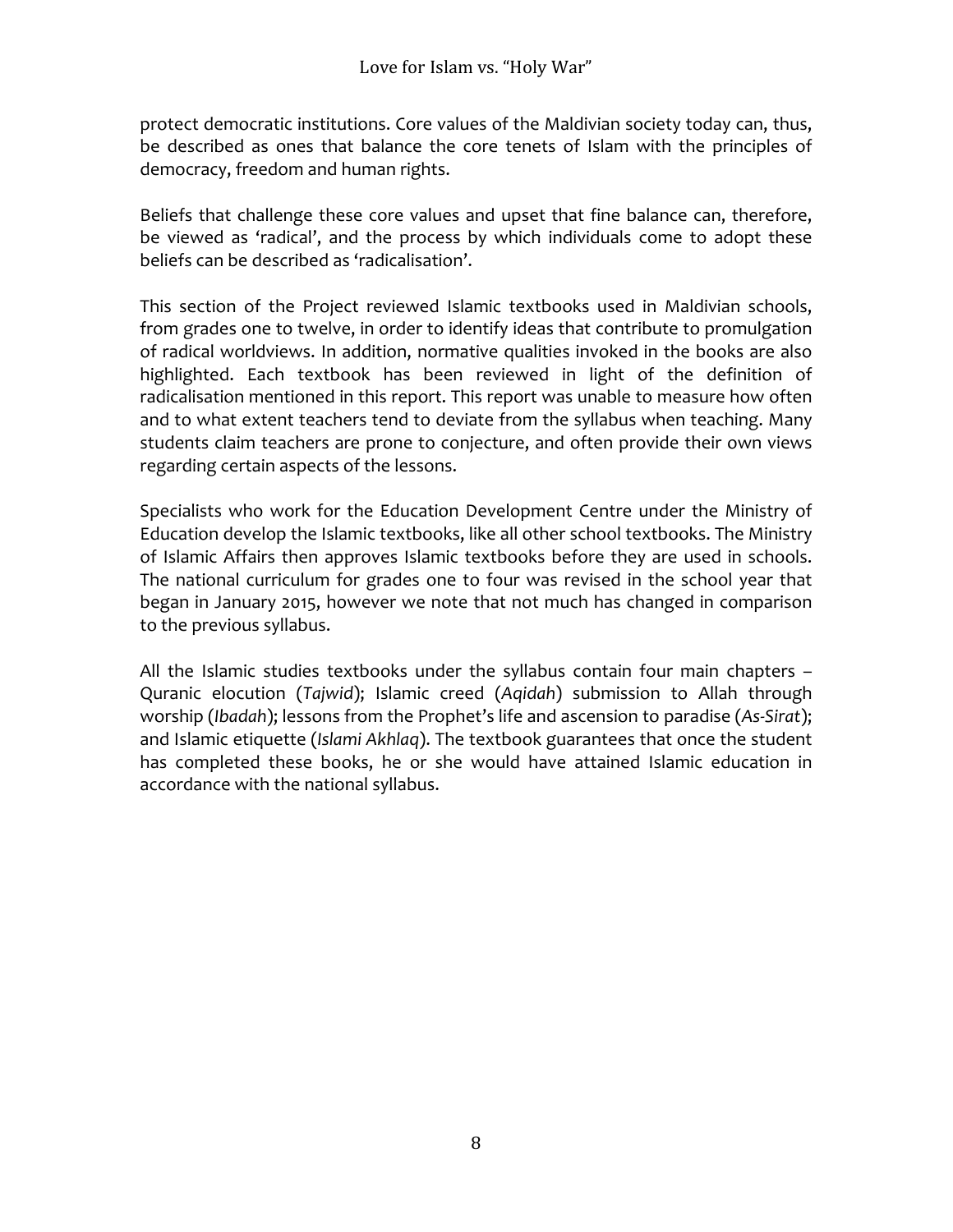### *Grades One to Seven: the Seeds of Hate*

The textbooks starting from Grade One to Grade Three contain the bulk of instilling love for Islam, with Islamic values that can be viewed as universal. The textbooks for these grades rarely incite hatred through xenophobic narratives, containing mostly normative values with regard to each chapter. However, from Grade Four onwards the xenophobic material gradually increases to the point where the radical outweighs the moderate.

The Grade One textbook highlights Islamic principles, different stories about Islamic prophets and Prophet Muhammad's lineage. The final lesson also focuses on normative aspects of religious duty such as cleanliness, truthfulness and equity. The illustrations and colouring activities outlined would be helpful for students who are familiarizing themselves with religious literature at a young age.

The Qur'an elocution chapter in the Grade Two textbook does not entail translations of the parables that are included. No emphasis is given to interpretation of the parables that are to be recited. It is noteworthy that it is uncommon for Maldivian children to be able to understand Arabic, especially Qur'anic Arabic.

Similar to the Grade One textbook, the Grade Two textbook also contains normative Islamic practices with regard to cleanliness and personal hygiene. The Ibadah chapter ties hygiene to religious discourse to emphasise its importance in Islam. This textbook also includes Islamic values that advocate against antisocial behaviour both at home and in public. The book states, "the best Muslims love themselves and others,"<sup>3</sup> while excluding love for humanity as a whole.

Unlike the Islamic etiquette chapter on previous textbooks, the **Grade Three** textbook contains a lesson that could arguably be considered at odds with the democratized Constitution of the Maldives. The fourth Lesson on Islamic etiquette discusses "protecting the tongue." This lesson could be construed as contrary to the democratic value of freedom of expression. It endorses being silent on "matters that are of no concern" to the speaker. It depicts "protecting the tongue" as a submissive act, where one must not be critical or overtly vocal.

The Qur'an elocution chapter from the Grade Four textbook onwards includes Dhivehi translation of the parables. The chapter on Zakat, under Lesson Six outlines conditions required of a person for Zakat to be mandatory. The narrative here appears to be mostly normative apart from a sentence that states Zakat also serves as a means to "relieve the jealousy in the hearts of the poor."<sup>4</sup> On the following

 $3$  Grade Two Islamic Studies textbook (2006), p. 120, Education Development Centre: Ministry of Education, Malé, Maldives.

 $4$  Grade Four Islamic Studies textbook (2002), p. 45, Education Development Centre: Ministry of Education, Malé, Maldives.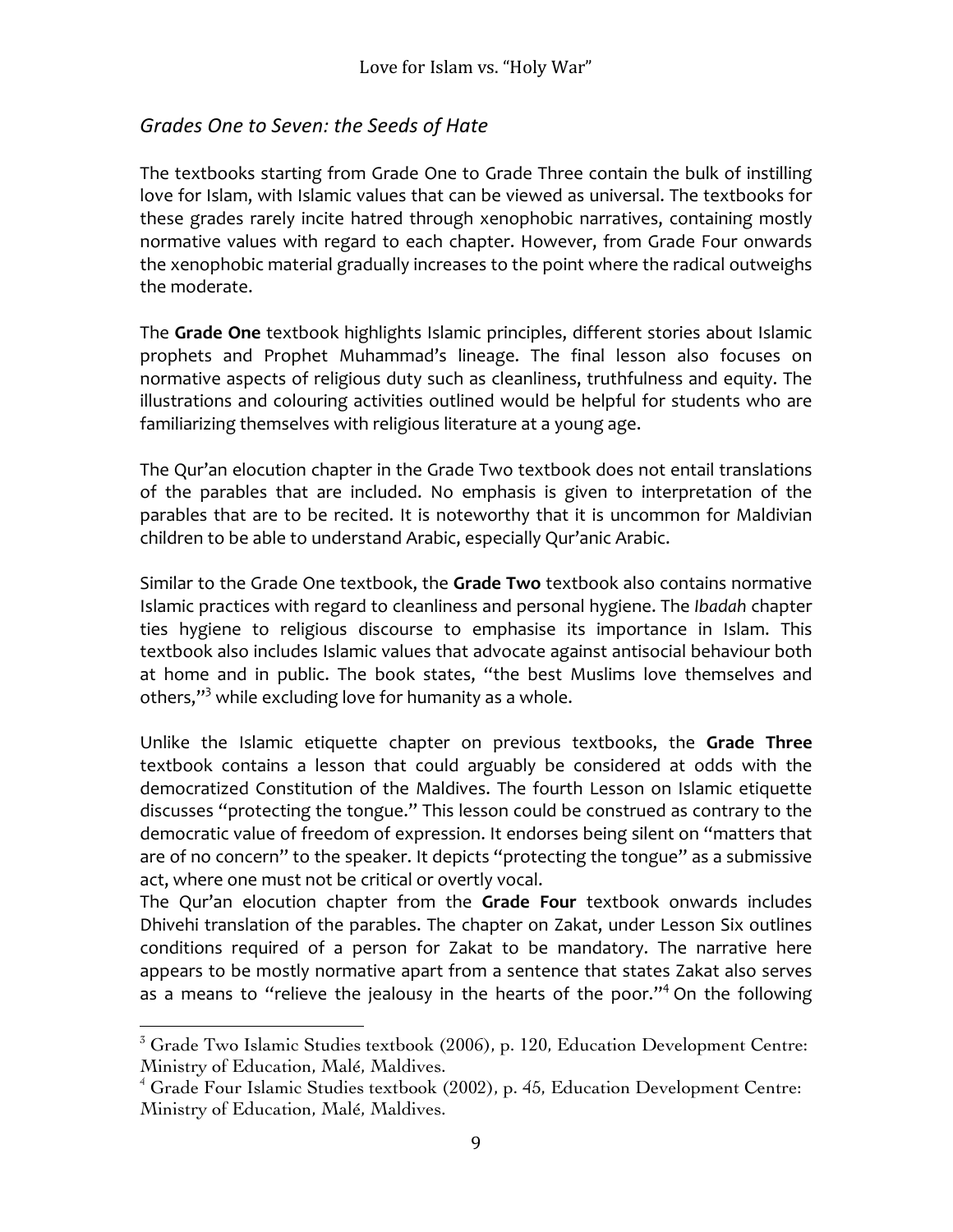page<sup>5</sup> it states that those who fulfil the previously mentioned characteristics shall be obligated to pay zakat. If such a person does not pay zakat, when under an Islamic State, it is permissible for the State to intervene in order to procure zakat. The same  $\epsilon$  lesson<sup>6</sup> lists beneficiaries of zakat as the poor, orphans, those who collect and distribute zakat, new converts to Islam, slaves, the indebted, those who "commit jihad in the name of Allah" and travellers.

As-Sirat includes graphic lessons on how the Quresh tribe tortured Muslim Prophet Muhammad, and certain Messengers. These lessons explicitly describe torture and harassment suffered by the Prophet, Messengers and their followers. These narratives perpetuate the sense of victimhood felt by Muslims today. All the lessons tend to accentuate the differences between the West and "the Muslim world"; it discounts the mutually constitutive aspects of both. Perhaps such narratives explain why many disenfranchised youth tend to find 'Jihad' appealing, given the indoctrination received at such a young age. There are no critical views on how certain methods of public torture, such as flogging, stoning and execution is legitimised through Sharia; Islamic literature that shun such punishments are not included in the lessons.

Lesson Four depicts a narrative where Prophet Muhammad's uncle Abu Talib is on his deathbed, when a Quresh tribesman asks if the animosity between Prophet Muhammad's followers and his tribe can be resolved. In his response, the Prophet claimed that if they repeated the Islamic creed they would be able to dominate all Arab countries and the rest of the world. This depicts Islam as an empire building religion, set on world domination, and not necessarily one of peace and justice. These narratives create the room in which children could internalise the sense of social exclusion and injustice felt by Prophet Muhammad in his evangelism. The textbook states that the Treaty of Hudhaibiyyah "opened the door for Muslim take-over of Mecca." Again, empire building is depicted as a key characteristic of Islam.

In the **Grade Five** textbook five armed conflicts are mentioned, of which, three are against the polytheists of Mecca and two are against the Jews who were living in Medina. In the exercise following the lesson on the expulsion of the Banu Nadir Jewish tribe there is one question that states, "Analyse the grievances Muslims have historically had with the Jews, and state four reasons why it is difficult to live with the Jews in peace."<sup>7</sup> The past problems the student would be analysing are the two previous battles against the Jews mentioned in this book, the expulsion of Jewish tribes *Banu Qaynuqa* and *Banu Nadir*. 

  $<sup>5</sup>$  Ibid, p. 46</sup>

 $6$  Ibid, p. 47

<sup>&</sup>lt;sup>7</sup> Grade Five Islamic Studies textbook (2002), p. 82, Education Development Centre: Ministry of Education, Malé, Maldives.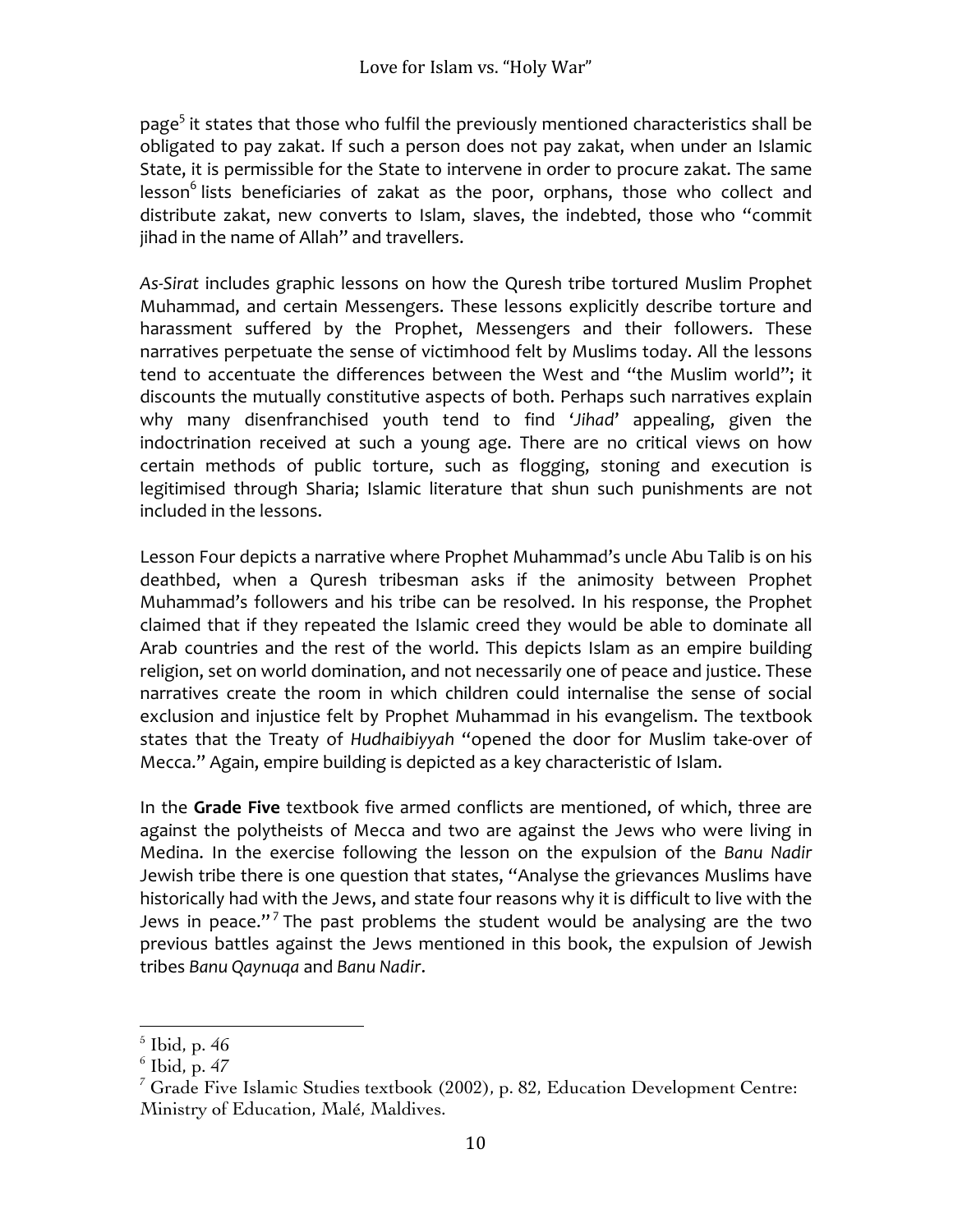This reinforces the insular anti-Semitic idea that Muslims and Jews will never be able to coexist; the only suggested solution is to either kill or drive them out. In terms of the invoked lessons from the battle, it states, "The Jews are a devious people and they do not hold any value to their promises." Due to this narrative of one Jewish tribe reneging on a promise, all Jews are stereotyped as untrustworthy, reflecting the anti-Semitism that is now the norm in Maldives today.

The same chapter – As-Sirat – that elaborates on the Prophet's life lessons under the **Grade Six** textbook entails more xenophobic material. The expansion of Islam beyond the Arabian Peninsula, battles, and the sermon of the Prophet at Hajj Al Wadhaa (The Farewell Sermon) are taught here. In the expulsion of Banu Qurayza, a Jewish tribe, the verdict of killing the able bodied men of the tribe and the enslavement of the women and children is stated as having been praised by the Prophet. The verdict was passed by the head of the *Banu Aus* tribe Saud bin Muaz,<sup>8</sup> "The Prophet praised this verdict and said that this verdict was also the verdict of Allah." This amounts to endorsement of a massacre and mass enslavement after the defeat of an enemy. This along with the other anti-Semitic notions posited under this chapter lead to anti-Semitic feelings among Maldivians at a young age. There is no empathy shown towards the victims, and suggests that Islam is eternally at war with the Jewish people.

In the **Grade Seven** textbook, Chapter One consists of Qur'an recitation in accordance with *Tajwid*, some of which had Dhivehi translations. The rules of *Tajwid* are covered in more detail than in previous grades.

Chapter Two covers Islamic creed or *Agidah*. The common definition of *Agidah* given appears to be the same as the English word "faith." The Islamic definition of Aqidah is given as believing in the Islamic pillars of belief without a doubt. After *Aqidah*, the next topic covers the characteristics of Allah and Allah's existence. It is mentioned here that both non-Muslims and Muslims appeal to Allah in times of hardship. This could be deemed offensive or inaccurate to non-Muslims.

Chapter Three covers *Ibadat*, which entails basic acts of worship in Islam. Some of the supplications that are recited during prayer or otherwise are taught here. The basic acts of worship such as fasting, praying and pilgrimage are the main focus here.

Chapter Four is about the life of the Prophet Muhammad. The chapter covers the dealings he had with delegations from nearby tribes, the end of his life, his family and the life of the first four Caliphs. The life of Umar bin Abdul Aziz, Uthman bin Affan and Ali bin Abu Talib are also summarized. There is mention of a fitnah (civil strife) during Ali bin Abu Talib's rule and that this *fitnah* was caused by Jews. The truth of

<sup>8</sup> Grade Six Islamic Studies textbook, p. 90, Education Development Centre: Ministry of Education, Malé, Maldives.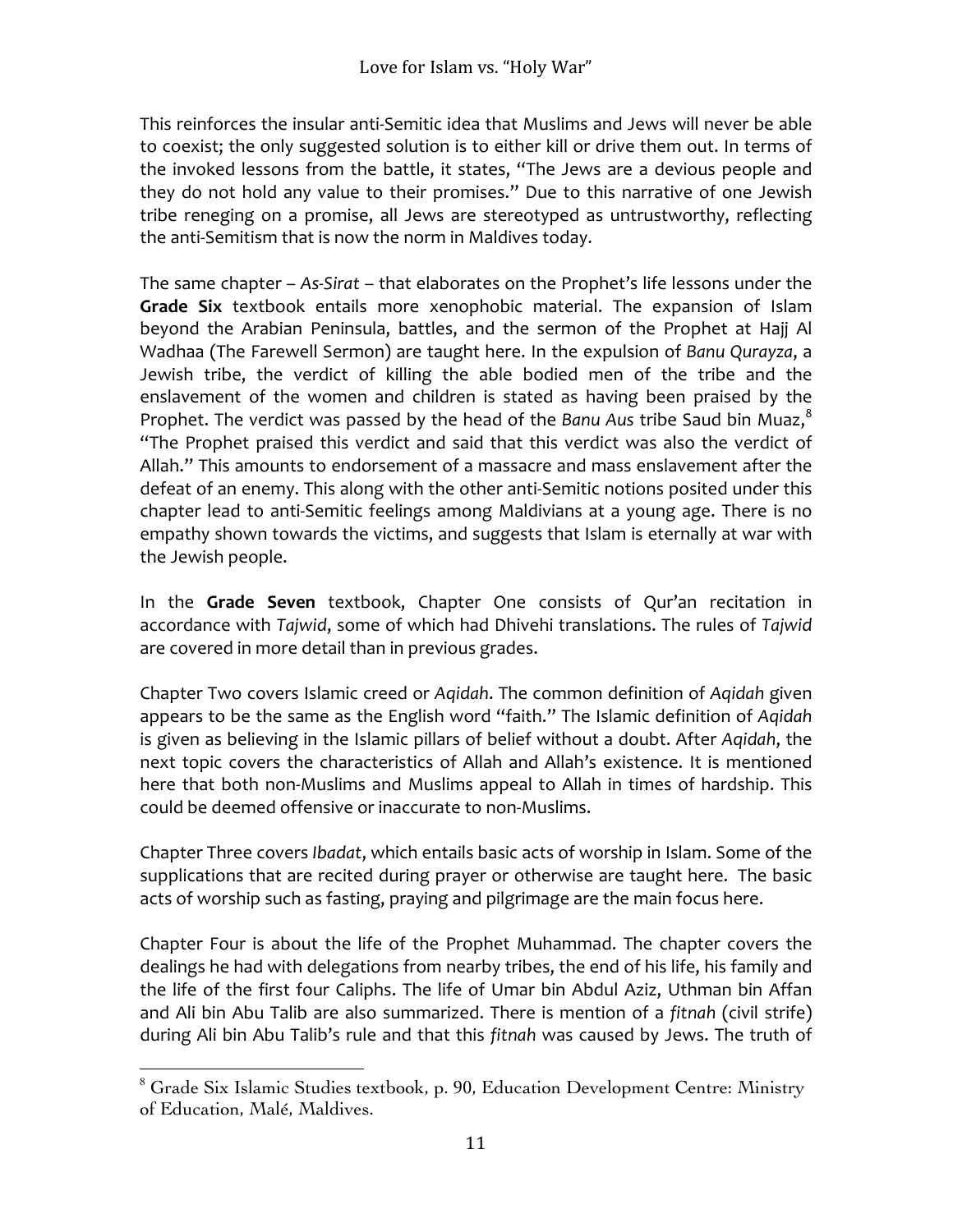the matter is disarrayed due to the differing views put forward by the Shia and Sunni scholars. It would have been more prudent to mention that there are differing views by Shia and Sunni scholars.

Chapter Five covers Islamic etiquette. The lessons teach students the characteristics a Muslims should have along with how he or she should act in life. This gives a sense of Islam pervading every single facet of life. If Islam is projected as the answer for everything, then the resulting effect would be that most if not all the students will believe that anything which does not originate from Islam to be false. This would be the predominant thinking due to the emphasis that the textbook places on rejecting "anti-Islamic" thought or philosophies without explaining what makes an ideology essentially anti-Islamic.<sup>9</sup>

## **Grades Eight to Twelve: the War Cries**

 

The Islamic Jurisprudence (*Figh*) chapter in the **Grade Eight** book teaches students the tenets of Sharia. It is taught that Sharia is derived from the Qur'an; the holy book, Sunnah; which embodies the Prophet's practices, *Ijma*; the consensus of the religious community on issues and Qiyas; where the teachings of the Hadith are compared and contrasted with those of the Qur'an, in order to apply a known injunction to a new circumstance and create a new injunction. The degrees of the rulings of Sharia are explained. Rulings according to Sharia on cleanliness, trade, usury, and rent are also taught.

The rulings on unlawful sexual relationships (extra-marital and premarital sex) as stated in this book are as follows: $10<sup>10</sup>$ 

- 1. The man who is married and has consummated his marriage shall be sentenced to death by stoning.
- 2. The man who is unmarried shall be lashed 100 times and banished for a year.
- 3. The slave's punishment will be half of that of a freeman, therefore 50 lashes.

The ruling on homosexual relations between men and anal sex between a man and a woman is the same under "unlawful sexual relations" or *Zina*. Homosexual relations between women are not regarded as equivalent to unlawful sexual relations between man and woman.<sup>11</sup> Therefore, according to the textbook, punitive measures

 $9^9$  Grade Seven Islamic Studies textbook (2002), p. 127, Education Development Centre: Ministry of Education, Malé, Maldives.

 $10$  Grade Nine Islamic Studies textbook (2009), p. 133, Education Development Centre: Ministry of Education, Malé, Maldives.

 $11$  Grade Eight Islamic Studies textbook (2009), p. 135-136, Education Development Centre: Ministry of Education, Malé, Maldives.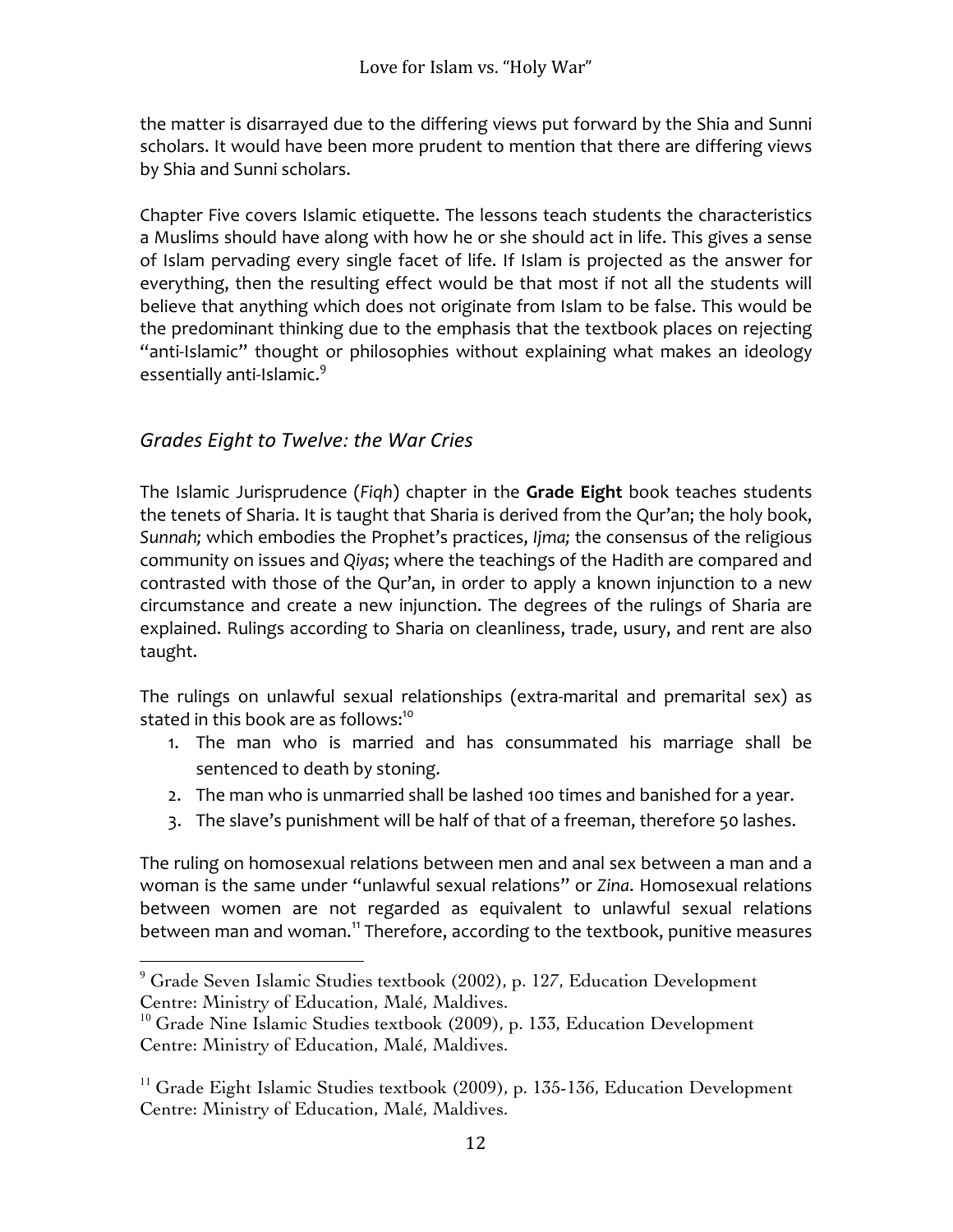remain discretionary to the judge.<sup>12</sup> This is the same for those who commit bestiality. The textbook does not mention how the mixed Sharia and English common law Maldivian legal system differs from certain harsh punishments prescribed in Sharia such as stoning or amputation.

Homosexuality and unlawful sexual relations are described as causing adverse effects in the society. "People committing suicide due to not being satisfied," "child abuse," "people will stop being modest," and that "different diseases will be spread" are some of the adverse effects that the book cites.<sup>13</sup> The idea that homosexuality and extra/pre-marital sex can increase or cause child abuse, suicide and spread of diseases is not advisable to be taught and lacks supporting empirical data. Child sexual abuse and suicides are complex issues and cannot be said to have roots in homosexuality and adultery. The ruling on a person who steals is having his or her hand amputated. "The ruling on theft is ruling from Allah himself and should it be proved that a person committed that crime, there cannot be any pardon for the guilty."<sup>14</sup>

The components of Chapter Six, "Islamic History and Civilisation," are the importance of the As-Sirat (Prophet's life) to learn Islam, the wisdom of revealing Islam in the Arabian Peninsula, Islamic culture and a brief biography of Imam Hanifa and Imam Malik. 

The component "Islamic culture" compares Islamic and non-Islamic cultures. There is an oversimplification of other cultures as materialistic and too libertarian. Islamic culture is portrayed as being divinely inspired and built upon divine and therefore more spiritual than non-Islamic cultures.<sup>15</sup> Chapter Six explains the Islamic economic system. It is mentioned that the economic systems of today, communism, socialism and capitalism are based on the fallible human intellect. It is also stated that, as these economic systems are man-made, they are eventually destined to "fail" unlike the Islamic economy, which is built upon "divine guidance."<sup>16</sup>

In the Grade Nine textbook, Chapter One, named "Knowledge of the Quran," covers the compilation of the Qur'an and as to how the Qur'an as a holy book should be treated. Under the heading "In response to objections made about the Quran" the following passage is taught to the students:

"Of the books revealed by Allah (God), the Qur'an is the only word of God that has not been changed by humans. This is something the enemies of Islam believe. And

 $12$  Ibid, p. 135

 $13$  Ibid, p. 137

 $14$  Ibid, p. 140

 $15$  Ibid, p. 162

 $16$  Ibid, p. 188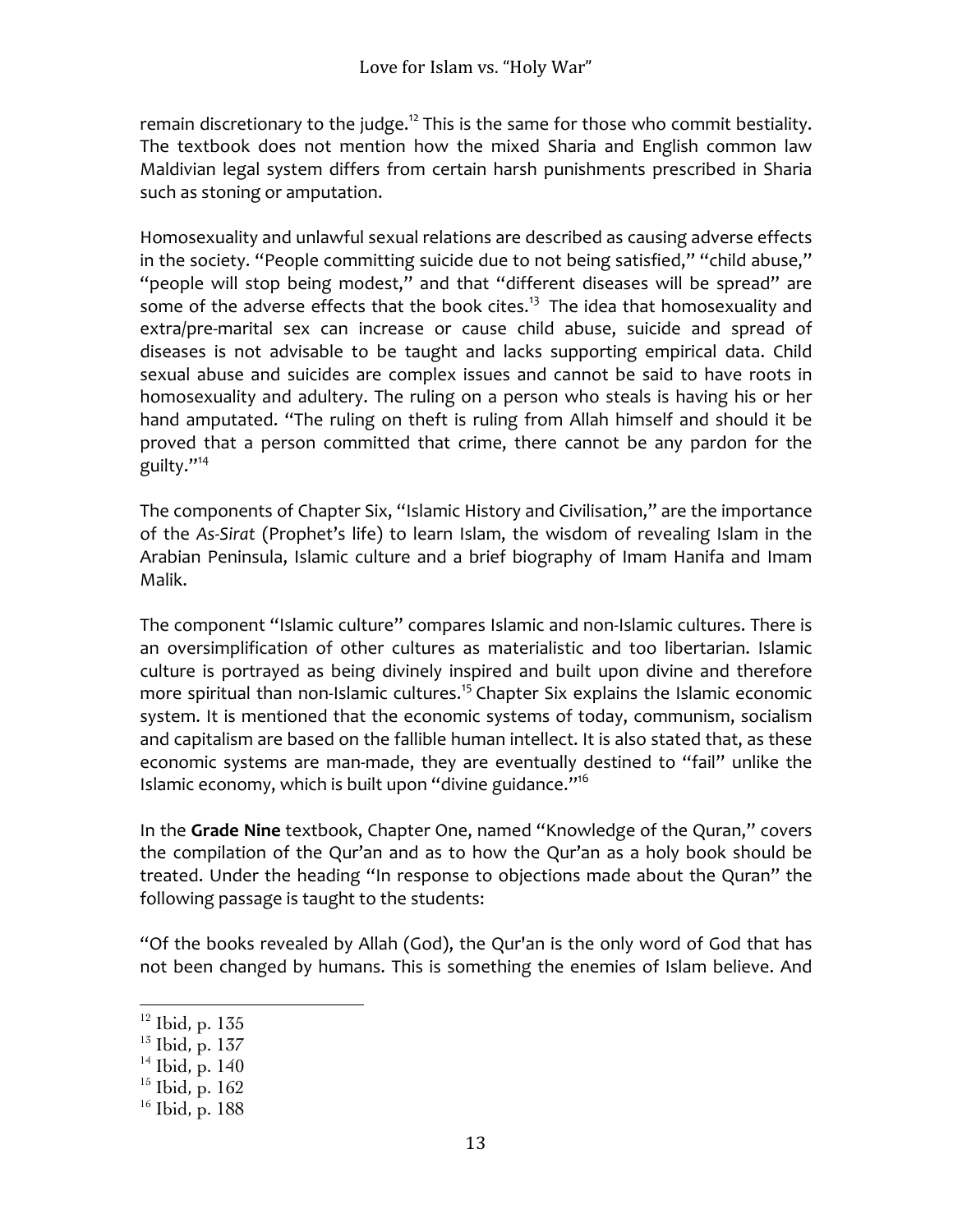they know that the only revelation that has remained unchanged is the revelation to Prophet Muhammad, the Our'an. Because of this, Christians and Jews try to invoke doubt in the hearts of Muslims about the Quran, therefore defaming Islam."<sup>17</sup>

This creates a mentality that sees anyone other than Muslim as enemies. The mentality is a barrier to inter-faith dialogue and peaceful coexistence with people of other faiths. The statement "This is something the enemies of Islam believe. And they know that the only revelation that has remained unchanged is the revelation to Prophet Muhammad, the Quran," is not a statement of fact. All religions contain universal ideals, however holds its scripture as "truth." A derogatory statement such as one that describes Christian and Jewish practices to be an attempt at defaming Islam must not be taught to students as being factual.<sup>18</sup> Students must be allowed to form their own opinions about other religions instead of forming a bedrock of hate. Allowing students to form their own opinions would create more chances for interfaith dialogue.

Chapter Two entails the Knowledge of *Hadith*, it covers the compilation of the prophetic traditions, degrees of the *Sunnah* and *Hadith*. 

Chapter Three, named "Islamic creed" covers miracles, belief in prophets and prophetic calling. In the component, prophetic career, what becomes obligatory should you believe in the Prophet Muhammad is listed.<sup>19</sup> It includes "calling people to the religion of Allah (proselytising) and performing *jihad* against people that obstruct the religion."<sup>20</sup> How the religion might be obstructed is very vaguely defined. Clearer definition as to what constitutes "obstruction to religion" is needed. As the definition of *Jihad* here is vague it can be, and has been, interpreted as violent *jihad*.

Under the heading "Some of the liars that came to be in this Ummah<sup>21</sup>", the Ahmadiyya movement is described as a plot by the British to destroy the unity of Muslims, to destroy the foundations of Shari'a and to move Muslims away from Islam. It is explicitly stated here that Ahmadiyya (referred to in the book as Qadianism) is a false denomination of Islam.<sup>22</sup> If students are taught that takfir of this sort is permissible in Islam, this leads to a belief that extremists take advantage of. This also leaves no space for other interpretations of faith such as Sufism and Shi'ism. Rather, students will come to regard Orthodox Sunni as the only true interpretation. The religious slur "Qadiyani" is used to refer to Ahmadi Muslims. While the tem is

 $17$  Grade Nine Islamic Studies textbook (2009), p. 18, Education Development Centre: Ministry of Education, Malé, Maldives.

 $18$  Ibid, p. 18

<sup>19</sup> Ibid, p. 55

<sup>20</sup> Ibid, p. 55

<sup>21</sup> *Ummah* is the Arabic word used to describe the transnational Muslim community.

 $22$  Ibid, p. 58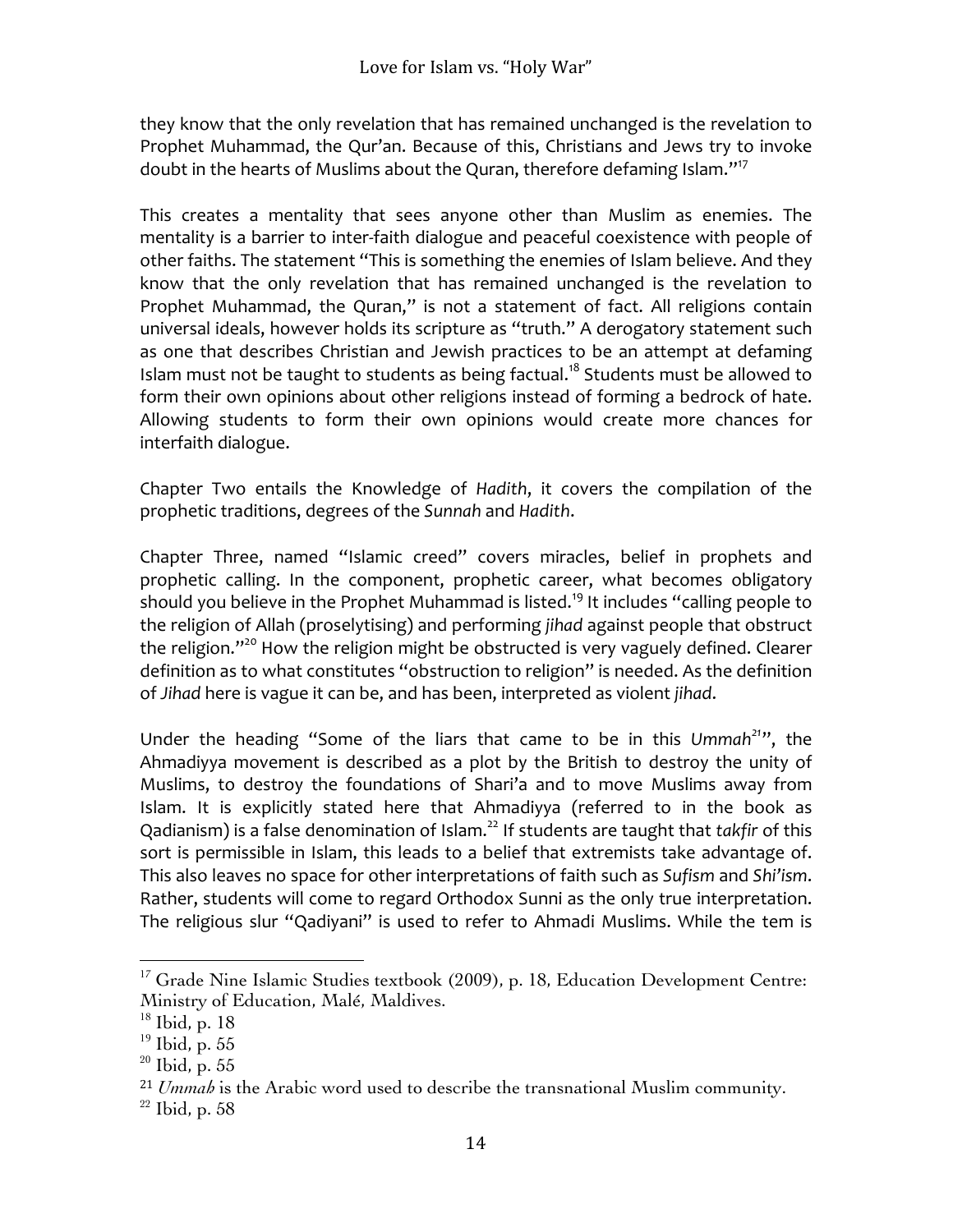used in Pakistani official documents to refer to the Ahmadiyya Muslim community, it is considered pejorative by the community itself, therefore "Ahmadiyya" should replace the term "Qadivani."

Chapter Four elaborates on Islamic Jurisprudence and covers the Islamic rulings on fasting, death, burial and marriage. "Muslim men may marry Muslim women and women of other Abrahamic religions or 'people of the Book.' However, this is considered *makruh<sup>23</sup>* or detestable. And this is considered even more undesirable should they be living in a non-Islamic country. However no Muslim man may marry a polytheist woman." $^{24}$  Furthermore it states, "Muslim women may not marry any non-Muslim man even if the man may be of the People of the Book. This ruling is supported by the Qur'an." $^{25}$ 

This is taught to students as a main part of the component on marriage. We highlight the gender-discrimination in this practice. "If the wife disobeys the husband, the husband must first advise her. After advisement, if the wife still disobeys, they must leave the marital bed (sleep separately) and or punish her."<sup>26</sup> What constitutes punishment must be clearly defined here. Some clerics interpret punishment to be beating which will be considered domestic violence, which is criminalised in the Maldives and should be removed from academic literature.

The Islamic culture chapter (Chapter Five), covers the life of Imam Mohamed bin Idris and Imam Ahmed bin Hanbal, the enemies of Islam, Jews and Christians, the spread of Islamic civilisation to Europe and the problems facing Muslims of today. The component, "Enemies of Islam", <sup>27</sup> teaches students about those who acted against Islam in the days of the Islamic Prophet. These contain the infamous Abu Jahl, Abu Lahab and other polytheists of Mecca. The "hypocrites" of the polytheists and the Jewish people are described in detail.

In the component "Jews and Christians" the spread of Judaism and Christianity are explained. Jews are portrayed as a treacherous people who work against Islam. "Some of the adversarial acts of the Jews as given in this section include:<sup>28</sup>

- Embracing Islam and apostatising to make it seem as if Islam was a weak religion;

 <sup>23</sup> In Islamic terminology, *Makruh* defines acts that are not wholly forbidden but frowned upon. Those who do not commit such acts are rewarded.

<sup>&</sup>lt;sup>24</sup> Grade Nine Islamic textbook, (2009), pp. 94-95, Education Development Centre: Ministry of Education, Malé, Maldives.

 $25$  Ibid, pp. 94-95

 $26$  Ibid, p. 96

 $27$  Ibid, p. 119

 $^{28}$  Ibid, p. 118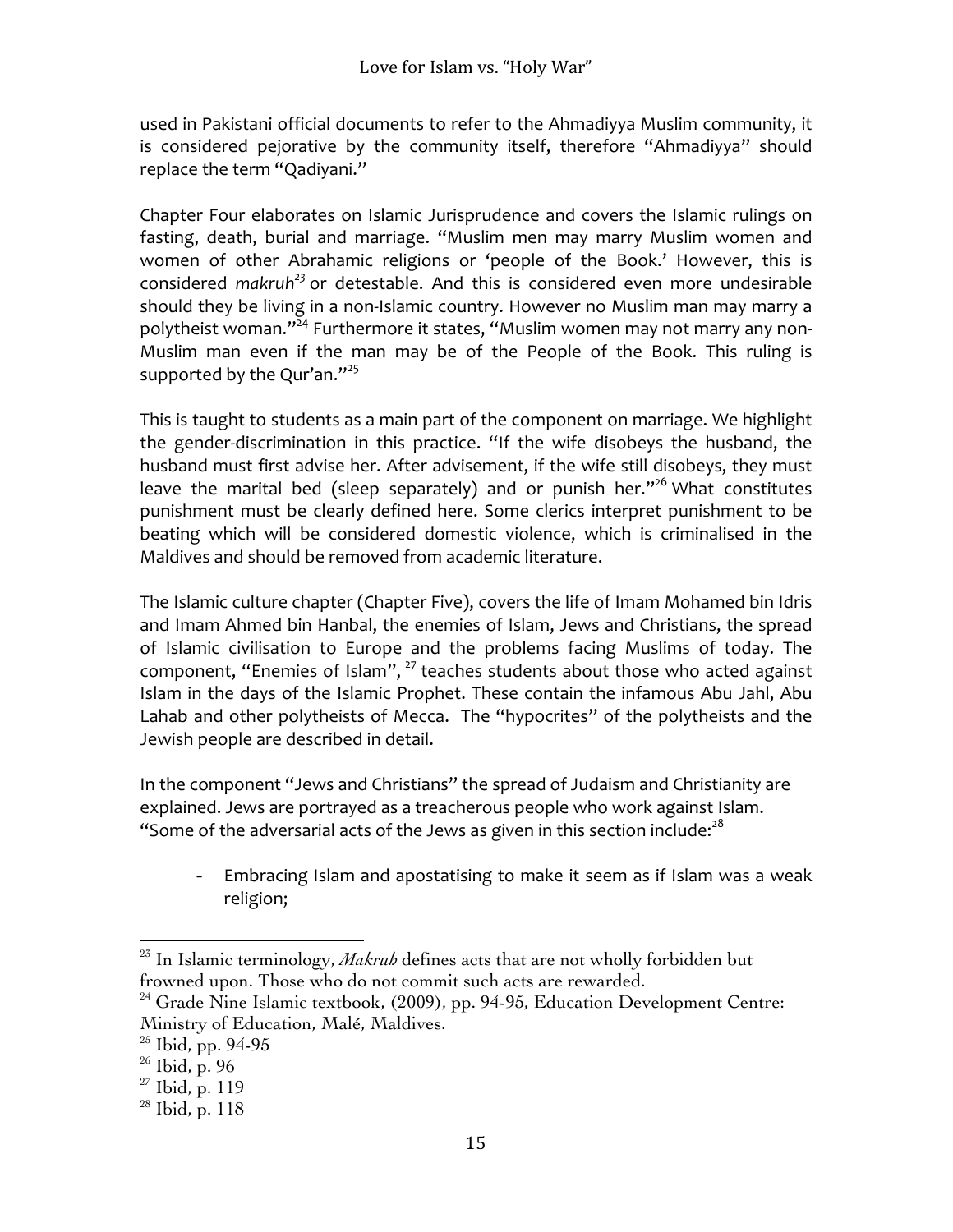- Trying to kill the Prophet by poison and other means;
- Betraying the treaty with Muslims and having treacherous dealings with the polytheists of Mecca;
- Supporting those that assassinated Caliph Umar and those that bought a coup d'état against Caliph Uthman:
- Working to undermine the *Agidah* of Muslims;
- Working to bring the downfall of the Islamic Caliphate, stealing the land of the Palestinians and working to sow discord among Muslims"

Depicting these acts to be representative of all Jewish people increases anti-Semitism. 

"Kufr (Disbelief) is an ideology", under this heading the textbook states, "The followers of disbelief and evil regardless of their religion or nationality are united in their work against the truth (*Haqq*). They are all of the same ideology."<sup>29</sup> This conflates all who are non-Muslims, creating us against them dichotomies. Moreover the textbook states, "Therefore Islam's domination of the world is very near. This is something that the Jews and Christians do not want. This is why they collaborate against Islam to this day."<sup>30</sup> The students are taught to think of all Jews and Christians as enemies, justifying violent *Jihad* against them.<sup>31</sup>

According to the textbook, "Man-made philosophies have failed in being economically, socially, politically viable. The only philosophy that is economically, socially and politically viable is Islam." $32$  This is a direct refutation of anything other than exclusively Islamic philosophies or systems. It is contrasted with democracy or universal human rights.<sup>33</sup>

Under the heading "How Islam is undermined," the book states:

"Through the futile efforts to crush Islamic civilisation and wipe the Muslims from existence (the Crusades), non-Muslims realised that Muslims could not be enslaved as long as Muslims were strong in their belief. Thus non-Muslims officially announced an ideological war against Islam. However the first steps of this ideological war were taken during the lifetime of Prophet by the Jews." $34$ 

The ideological battle is described as non-Muslims trying to change the Muslim ideology and creed by various means and concepts. "Training and sending Muslims to

- $30$  Ibid, p. 199
- $31$  Ibid, p. 55
- $32$  Ibid, p.119

 $29$  Ibid, p. 119

 $33$  Ibid, p. 120-121

 $34$  Ibid, p. 119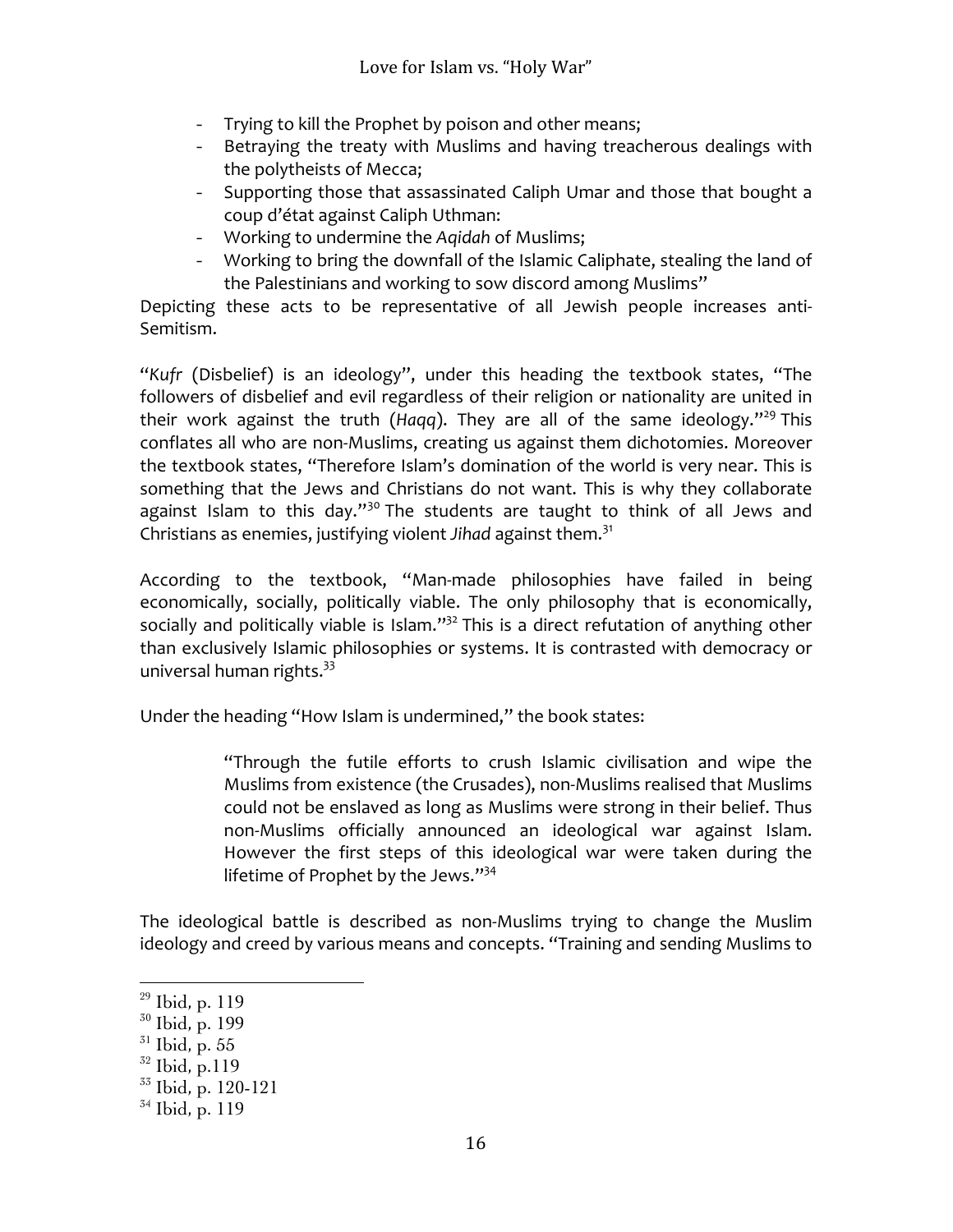spread 'Western' ideologies. This is to brainwash Muslims and turn them away from Islamic ideology and towards Western ideology."  $35$  Again, this reaffirms the perceived notion that Islam or Muslims are constantly under attack by the West, internalising a sense of victimhood. It might also pervade the idea that anyone who espouses Western ideologies is a 'native informant' or a Western agent. The narratives used here also suggest a never-ending power struggle between Islam and the other two Abrahamic religions, depicting a wartime religion.

The danger of such generalisations is that anyone who dares support any ideology that is not strictly Islamic faces the threat of being a victim of *Takfir*.<sup>36</sup> This has become common among Maldivians in recent years. "While Jews and Christians use three methods to do this (wage ideological war against Muslims), nowadays this is planned, financed and run by organizations of Zionist Jews." $37$  Here one of the methods used to wage this war is said to be *Orientalism.*<sup>38</sup>

The second method mentioned is Christian evangelism. It is described as an attempt to distance Muslims from Islam and Allah, slowly converting Muslims to Christianity. It is also said here that this is done covertly by international organisations, charity organisations and non-governmental organisations.<sup>39</sup> Thus empowering those who baselessly label opponents or critics as anti-Islamic.

Muslims who advocate secularism are described to be part of a Western conspiracy. "Westernised writers of Islam have been created by the West in order to spread their philosophy in Islamic communities. And there is a propaganda effort by the West to elect adherents of 'Western ideology' (taken to mean secularism in this context) to policymaking and governing positions in Islamic communities."<sup>40</sup> Islamic Sharia is touted as being more apt for humans compared to democracy. It is stated that efforts to implement Islamic Sharia have been unsuccessful due to Western political intervention.

 $35$  Ibid, p. 120

<sup>&</sup>lt;sup>36</sup> Takfirism denotes the practice where a Muslim accuses another Muslim of being an apostate. Takfiri is used when speaking of an adherent of the said practice.

 $37$  Grade Nine Islamic Studies textbook (2009), p. 121, Education Development Centre: Ministry of Education, Malé, Maldives.

 $38$  Orientalism is a term that is used by art historians, literary and cultural studies scholars for the imitation or depiction of aspects in Middle Eastern, South Asian, and East Asian cultures. The term became widely used after Edward Said's book of the same name which laid down his criticism of the lens through which the West views 'the Other.'

 $39$  Grade Nine Islamic textbook (2009), pp. 120-121, Education Development Centre: Ministry of Education, Malé, Maldives.

 $40$  Ibid, p. 127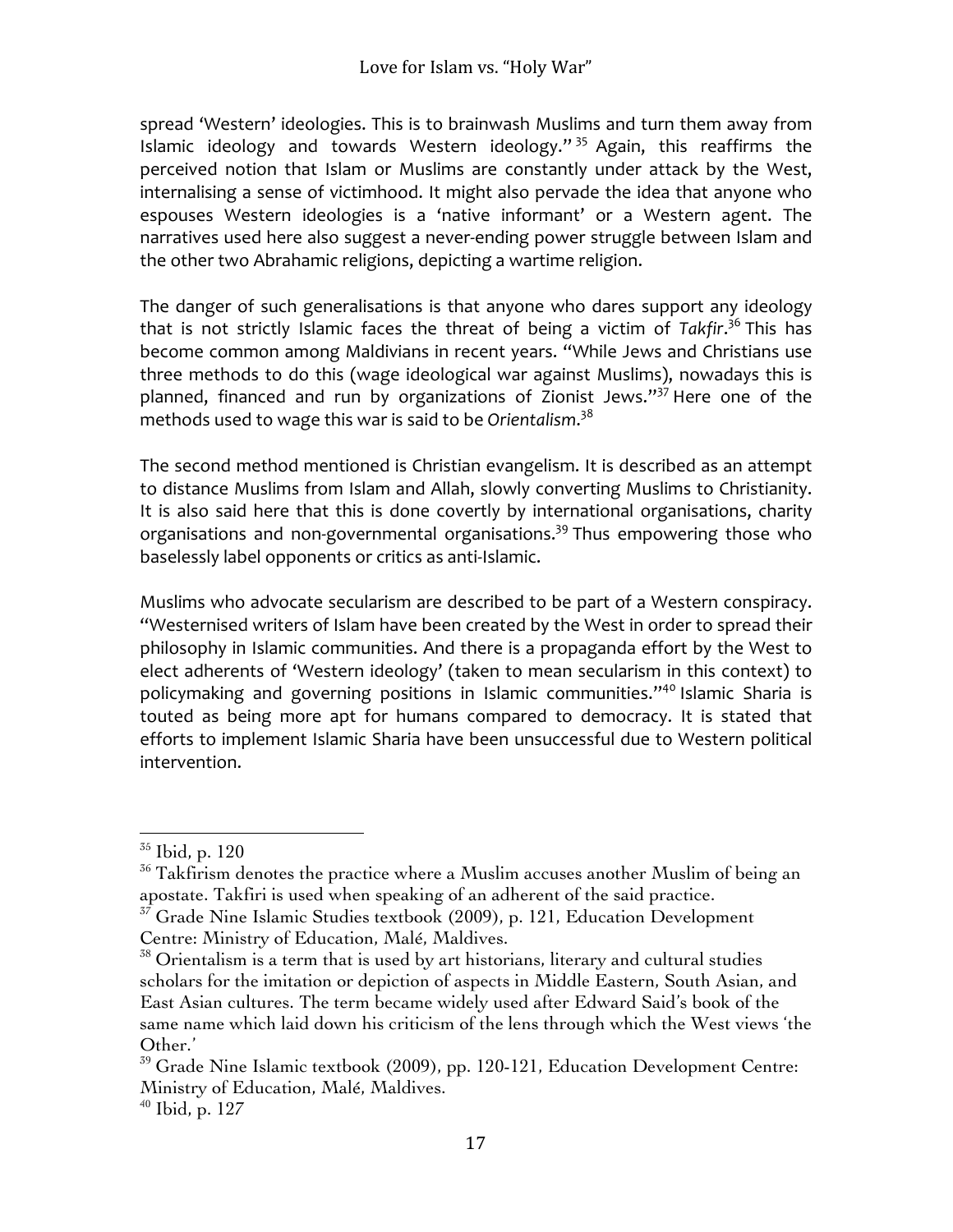Chapter Six; the Islamic Culture chapter covers "human rights in Islam," and "Islam and family." "The position of the wife and the husband has been muddled. Under the pretence of fighting for women's rights, the status of the women has been lowered."<sup>41</sup> In effect, certain students might come to see women's rights or feminism as a 'Western agenda' and a concept that should be resisted in accordance with the xenophobic material espoused under the textbook in previous chapters.

"The human rights of this time are a weapon used to further the Western agenda."<sup>42</sup> This gives the impression universal human rights such as freedom of belief, freedom of expression must not be allowed in Muslim societies, and that such concepts are averse to Islam. It depicts Muslim communities and the West as two resistant monoliths, discounting the diversity and pluralism in such communities. "Unlike the UN's Universal Declaration of Human Rights, in Islam human rights are understood in terms of [protecting] dignity, reputation and human nature. It is an active human process instead of mere ink."<sup>43</sup> This is a direct rejection of the Universal Declaration of Human Rights, and contradicts international treaties the Government of the Republic of Maldives has acceded. It distinguishes human rights in Islam and Western discourse, projecting the two as differing and the later as ineffective compared to the former. This further reinforces the idea that any conceptualisation of human rights that originate from any source other than Islam should not be supported or enforced. 

Chapter Seven delves into what is considered Islamic behaviour. It covers repentance, love for the creations of Allah, and resisting one's personal desires. The concept of Al-Wala wal Baraa<sup>44</sup> (Love and hate for the sake of Allah) is used to justify executions and hate speech against non-Muslims.

Under the Grade Ten textbook, Chapter One consists of Qur'an recitation. After every parable, there is a list of the important points mentioned in it. The topics of Asbaab Nuzul (circumstances surrounding revelation of the Qur'an) and the Qur'an are covered here.

Chapter Two: Knowledge of Hadith, covers the topics of the leniency of the duties imposed upon a Muslim by Islam, the freedom of thought and encouragement of worship in the light of *hadith*. The section on leniency of a Muslim's duties highlights the need for moderation. It emphasises that Islam instructs Muslims to balance spirituality and worldliness. A prophetic tradition is quoted to drive home the point in which he underlines that those who leave all worldly things for spirituality are not of his congregation. The push for moderation is admirable and the aforementioned

 $41$  Ibid, p. 127

 $42$  Ibid, p. 136

 $43$  Ibid, p. 137

 $44$  Ibid, p. 180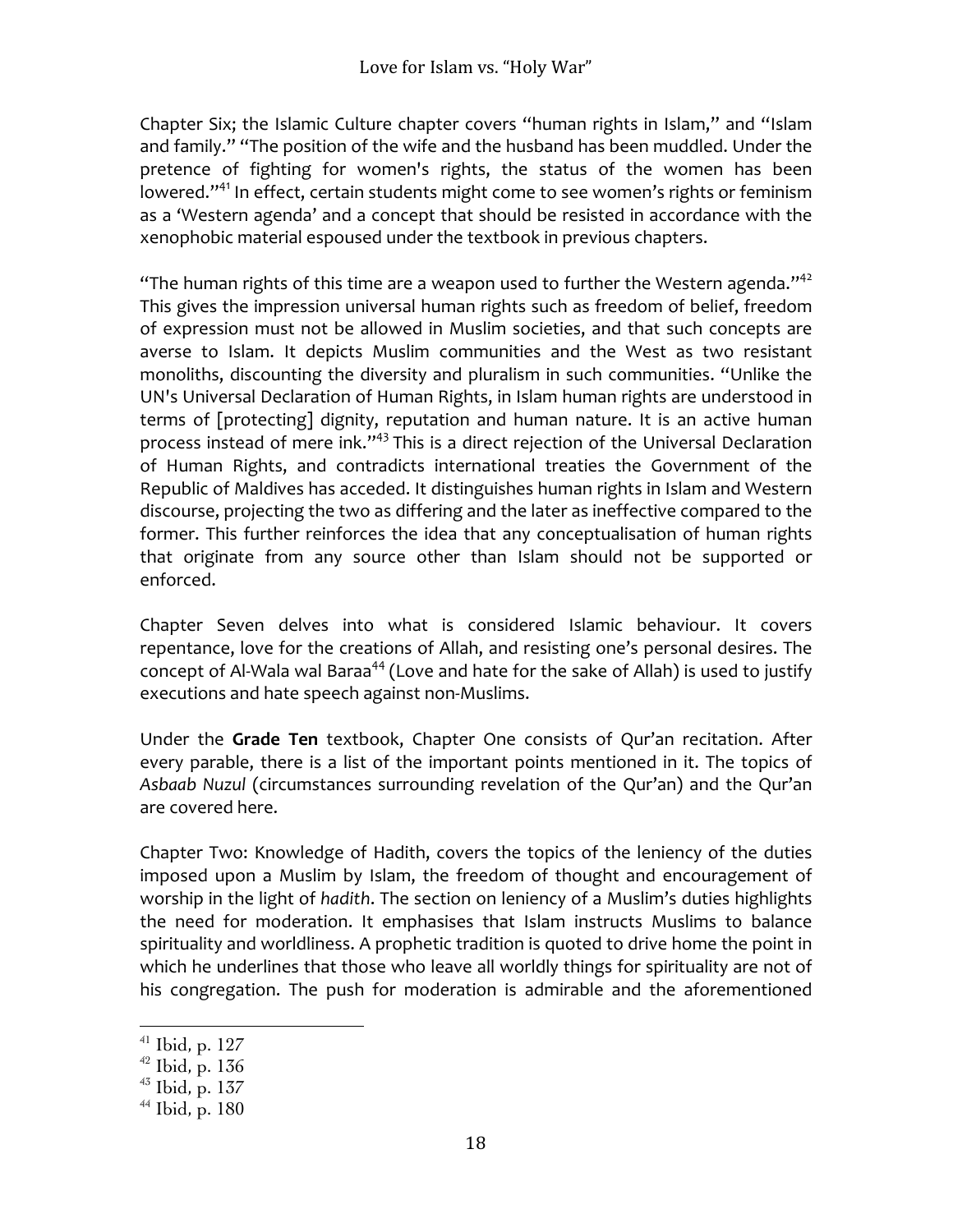quote also brings forth a prevalent issue of today – *Takfiri* ideology. The book states that it is forbidden upon a Muslim to declare another Muslim a *kafir* or infidel, prohibiting Takfiri acts.<sup>45</sup> These narratives that stress importance of moderation are highly welcome, although appears to be less frequent than orthodox and xenophobic content. 

The next lesson is on freedom of thought. The lesson starts with a *hadith* by the Prophet admonishing Muslims to think for themselves and not believe others blindly. Human intelligence is described as a gift to humanity by Allah and as something that has been entrusted to humans by Allah. It is stated that this intelligence has to be used "as Allah wishes", meaning in accordance with Islam under this context. Muslims are also told to use their intelligence in every aspect of life.

Chapter Three on the Islamic Creed teaches students the subject on belief in the Judgment Day. This lesson teaches what belief in the Judgment Day consists of, including foreshadowing of Judgment Day and the Judgment Day itself. This lesson is designed to create fear of the Day of Judgment among students.<sup>46</sup> Mainly the lesson consists of the fearful lead up to the Day of Judgment and the punishments that follow. 

Chapter Four covers Islamic Jurisprudence and Lesson One is about the Hajj pilgrimage, its benefits and obligations. It is stated that one of the societal benefits of Hajj is that it nurtures the brotherhood of Muslims and that it is the largest gathering of Muslims. Similar to obligatory daily prayers practiced in mosques, the Hajj is also mentioned as a way for the Muslim community to come together as one.

Lesson Two under the chapter covers divorce and its rulings. Divorce is defined here as "the method by which the husband releases the wife from the bond of marriage." $47$  It is also stated that divorce is a right granted to husbands by Allah, within established limits.<sup>48</sup> It is repeatedly emphasised that divorce is the last option and it should only be used if there is no other way. Lesson Eight is about raising children. The requirements for a person to be able to look after a child are listed here. One of the requirements listed here is being a Muslim, another one is being a free man, as opposed to a slave. Shockingly, "slaves" are described as people that have to work tirelessly to fulfill their master's needs and they do not have power over their own souls.<sup>49</sup> Therefore, they – slaves – cannot hold power over any other soul as stated in the book. This is an endorsement of slavery. In the modern world where

<sup>45</sup> Grade Ten Islamic Studies textbook (2009), p. 28, Education Development Centre: Ministry of Education, Malé, Maldives.

 $46$  Ibid, p. 42

 $47$  Ibid, p.  $70$ 

 $48$  Ibid, p.  $72$ 

 $^{49}$  Ibid, p. 110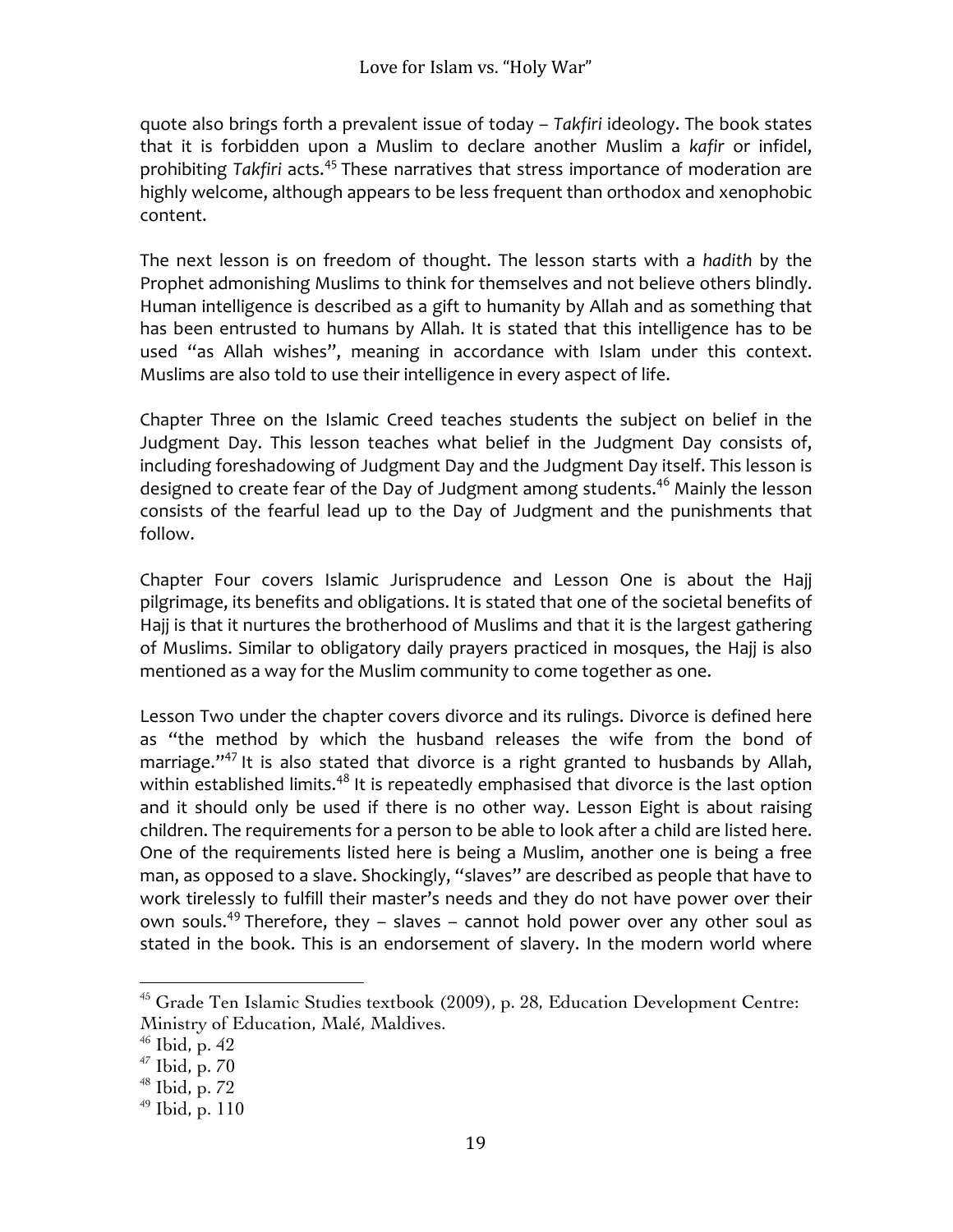slavery has been abolished and all persons must be guaranteed their universal human rights, anything that condones slavery should no longer be taught to students.

Chapter Five covers history and culture of Islam. Lesson One teaches students about colonisation. Students are only taught about European colonisation, there is no mention of the Ottoman Empire that was widespread before the Western powers started its colonisation projects in the 16th to mid-20th century. The lesson focuses on the oppression brought upon Muslims through imperial power, for example the loss of power, Islamic culture and laws. In the conclusion to this lesson it states that while many Muslim countries continue to suffer from the effects of European colonialism, there is also an on-going ideological colonisation of Muslims. The purpose of this type of colonisation, it is said, is to gain power over Muslims by weakening their belief system and forcing Muslims away from Islam.<sup>50</sup> Lesson Two is on Islamic culture, listing positive effects of Islamic culture.

Chapter Six is about the media and Muslims. It is stated that as Western ideals of government are still evolving while Islamic ideals have reached perfection. Western leaders are said to be afraid of a time when their ideals come against Islamic ideals as Islam starts spreading in the West. Therefore, it is said, "they employ various media to spread propaganda against Islam."<sup>51</sup> The lesson continues in the same vein and concludes by listing three techniques used by Western media against Islam.

Chapter Seven covers Islamic behaviour. This chapter consists of lessons on how to maintain brotherhood, how Muslims should treat one another, treating relatives and neighbours kindheartedly and obeying those in authority. Al Wala wal Bara<sup>52</sup> is emphasised in the first lesson. Scholars often interpret this as loving Muslims while hating non-Muslims. It is also used frequently by Islamists to justify the killings of innocent non-Muslims. Under the subheading, "The Importance of Electing a Leader", the first stipulation listed is "relationship between religion and politics". It states that electing a Muslim leader is a foremost requirement in Islam due to the fact that Islam cannot be established without an Islamic leader.<sup>53</sup> Rather than looking at qualifications for leading a government, this emphasises the precondition of being a Sunni Muslim.

The "Knowledge of *Hadith*" chapter in the Grade Eleven textbook explains that Sunnah is the interpretation of the Qur'an. It contends that Islamic legislation lacks elaboration on Sunnah and other matters. It stresses the importance of obeying Prophet Muhammad and declares that a person who disagrees with any of his

<sup>50</sup> Ibid, pp. 139-140

<sup>51</sup> Ibid, p. 156

<sup>52</sup> Ibid, p.

<sup>53</sup> Ibid, p. 192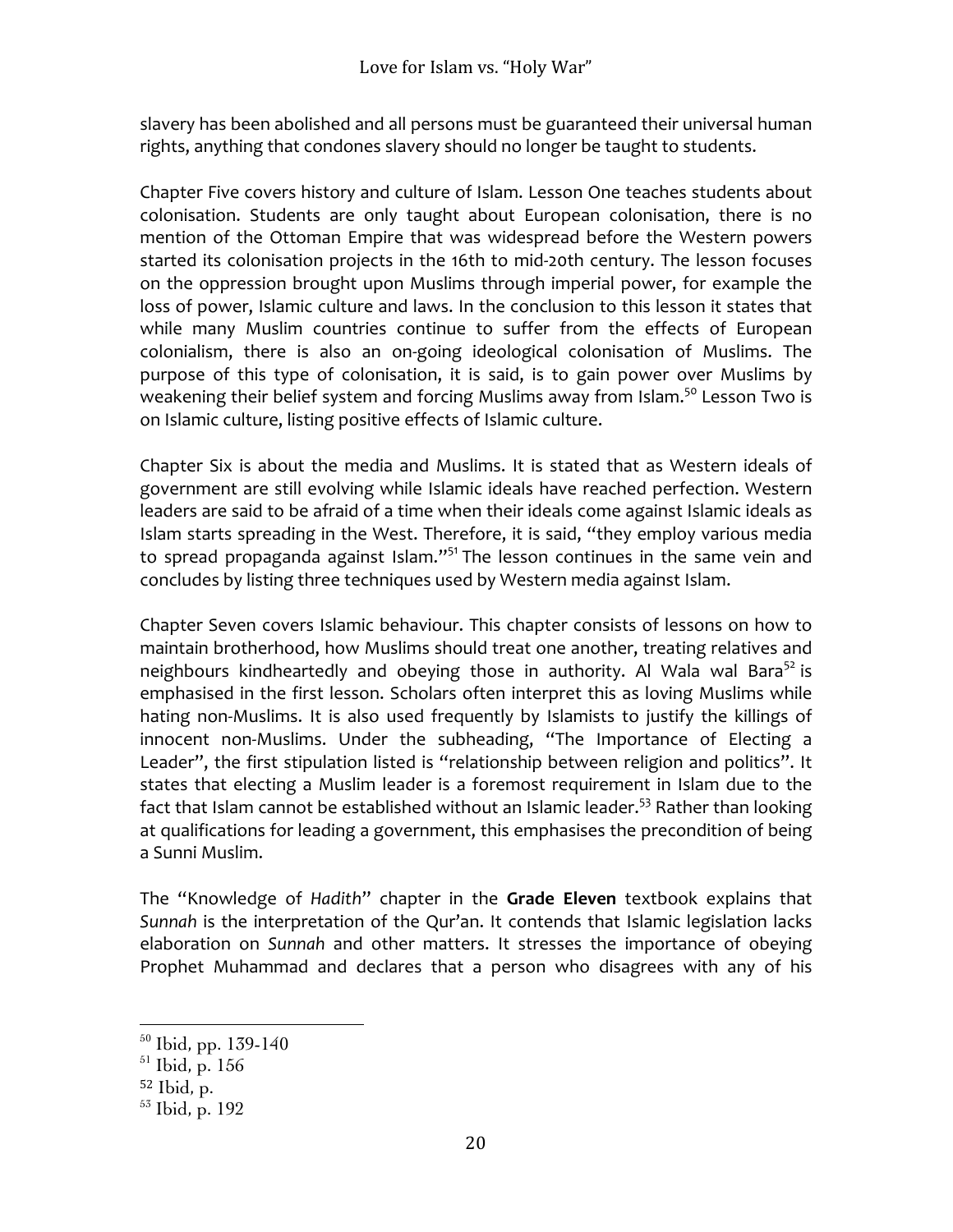teachings is not pious.<sup>54</sup> It is reiterated throughout the chapter how necessary it is to emulate the Prophet and his practices. As an example, the book depicts a narrative where Prophet Muhammad takes off his sandals before praying and his followers do the same. When asked, he claims that Gabriel informed him that his sandals were dirty and that is why he removed them.<sup>55</sup> This narrative infers that the reason to follow Prophet Muhammad is due to the divine insight he has, and being given the place of an exemplary follower of Allah. Islam fervently preaches against following "the creation;" i.e. humans, the focus on literally mimicking the Prophet contradict such claims. Salafism and fundamentalism recalls the era of the Prophet and claims that its practices literally follow Prophet Muhammad's practices, claiming its version as "true" Islam. These narratives reinforce such fundamentalist claims, invoking a Golden Age of Islam and suggesting Salafi/Wahhabi ideologies comprise the true version of Islam.

Lesson Two under the Aqidah chapter is called "Satan's Deceivers." It claims there are humans who qualify as such deceivers. Characteristics of those who deceive on behalf of Satan include non-believers, sorcerers and anyone who is considered a *Munafig*. The word *Munafiq* in Arabic translates to "hypocrite", specifically one who outwardly practices Islam but keeps his or her disbelief secret. This definition of people who "deceive on behalf of Satan" is disturbing. In most Muslim majority countries, including the Maldives, there are strict laws against blasphemy and apostasy. This terminology enables fundamentalists to publicly shame those nonbelievers living under oppressive Islamist regimes. Another problem is this creates legitimate room for outright xenophobia against non-Muslim foreigners. The lesson is an unrelenting vilification of non-believers. In certain aspects the book equates nonbelievers to sorcerers: "In order for them to obey Satan, they eat and drink filth, they prostrate to gods other than Allah, and they worship the dead."<sup>56</sup>

Lesson Four<sup>57</sup> is on Shiites, and contains an overwhelming amount of hate content against this sect of Islam. It differentiates between a Sunni and a Shiite and attempts to "clarify ahistorical misconceptions" about the Shi'a. In doing so, the narrative discounts the belief system's Islamic credentials, likening it to a heresy of Islam that has its roots in Zoroastrianism and Judaism.

There is a brief paragraph about Iranian cleric Ayatollah Khomeini $5^8$  who spearheaded the Islamic revolution in 1979. According to the textbook, his branch of Shia should not be attributed to Islam as his writings disparaged Prophet Muhammad's apostles.

<sup>&</sup>lt;sup>54</sup> Grade Eleven Islamic Studies textbook (2009), pp. 36-37, Education Development Centre: Ministry of Education, Malé, Maldives.

<sup>55</sup> Ibid, pp. 40-41.

<sup>56</sup> Ibid, p. 66

 $57$  Ibid, p. 74

<sup>58</sup> Ibid, p. 79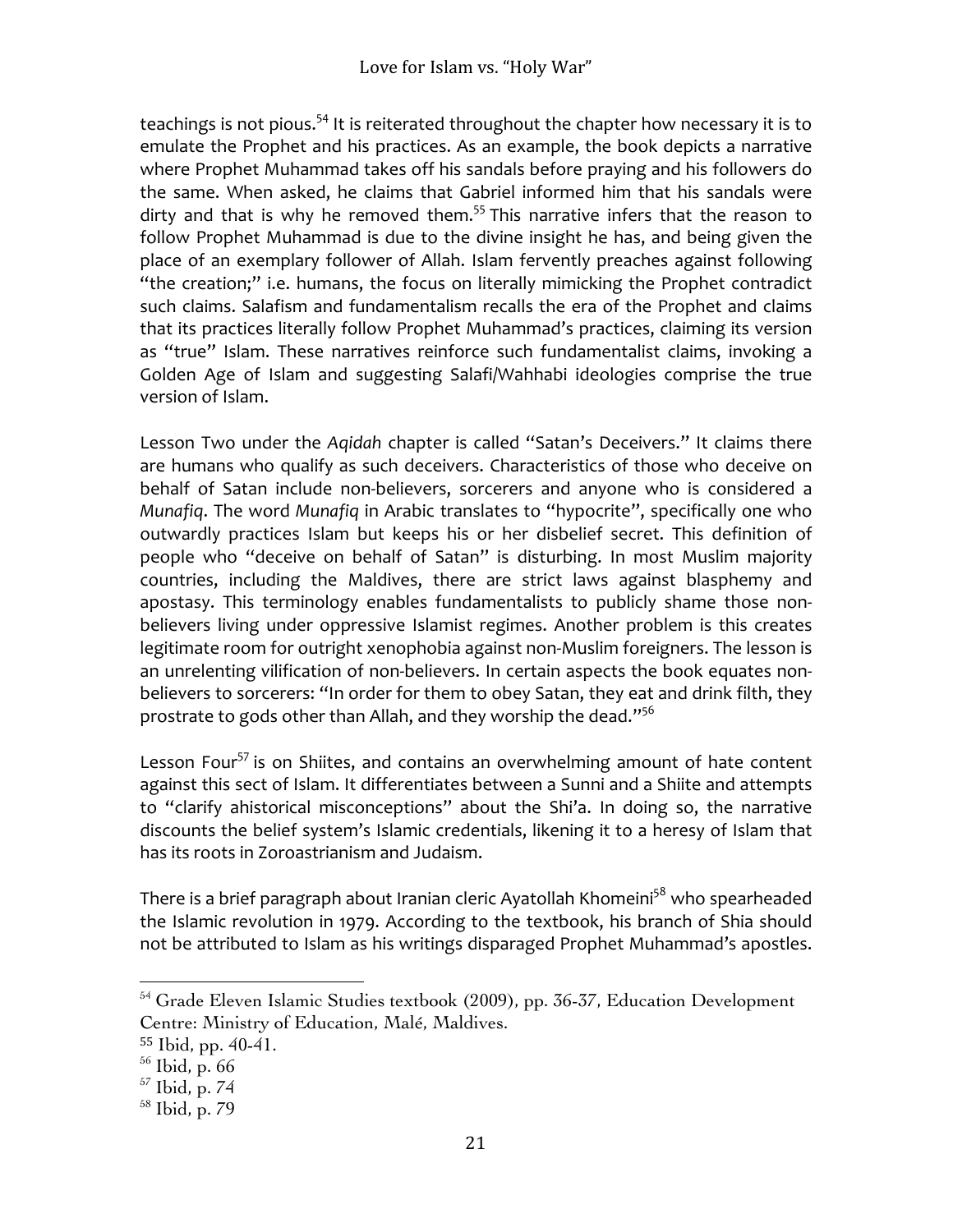There is a three-page abasement of "Shia ideology" consisting of 15 points, creating animosity towards this branch of Islam by portraying Sunni Muslims as the "true" followers of  $Islam.<sup>59</sup>$ 

Lesson Six is on the Isma'ilis – a branch of Shia Islam also known as "the Seveners." The textbook claims in its introduction of Isma'ilis: "the reality of this sect is that its objective is the destruction of the Islamic faith."<sup>60</sup> Similar to how the authenticity of the Shia ideology was questioned in the previous lesson, there are xenophobic 10 points on the Isma'ilis.<sup>61</sup> The crux of these points suggests that Isma'ilis and their denominations are "heretics", "non-believers", and "followers of their own desires." The discriminatory narratives are not limited to other Abrahamic religions, the West or polytheists; this chapter shows that even Islamic sects other than Sunni Islam are categorically maligned under this curriculum.

The lesson on Qisas – the term for "retaliation in kind" under Islamic jurisprudence – discusses how the penalty must be implemented in accordance with Islamic Sharia.<sup>62</sup> It differentiates between how the practice was implemented during the age of "Jahiliya"<sup>63</sup> and how it was reformed after Islam was introduced in order to bring equality.<sup>64</sup> Under the conditions for implementing *Qisas*, it says that in certain instances killing may not be permissible, however it says "but non-believers or apostates can be killed."<sup>65</sup> The Quranic verse cited states "As the infidels are at war (with you), wage war against the infidels too." This verse is supported with a reference to Bukhari (a collection of Muhammad's prophetic traditions interpreted by eponymous Persian scholar Sahih al-Bukhari). The quote reads, "Whoever changes their Islamic religion, kill them."

The third point makes reference to a hadith contested by many scholars, where the Prophet claims that the death penalty cannot be implemented where a Muslim murders a non-Muslim. It states that Prophet Muhammad once said "O believers! Implementing *qisas* against murderers is mandatory; a free man for a free man, a slave for a slave."<sup>66</sup> According to the Prophet's justification, as supported by Islamic scholars, the blood of the victims must be equal to the offenders' in order to

 

 $65$  Ibid, p. 166

<sup>59</sup> Ibid, pp. 79-81

 $60$  Ibid, p. 82

 $61$  Ibid, p. 85

 $62$  Ibid, pp. 162-177

 $63$  *Jahiliyya* is the Islamic concept of denoting the "Age of Ignorance," the era of paganism that predates Islam. Often used to suggest "ignorance of divine guidance." <sup>64</sup> Grade Eleven Islamic Studies textbook (2009), p. 164, Education Development Centre: Ministry of Education, Malé, Maldives.

<sup>&</sup>lt;sup>66</sup> Ibid, pp. 166-167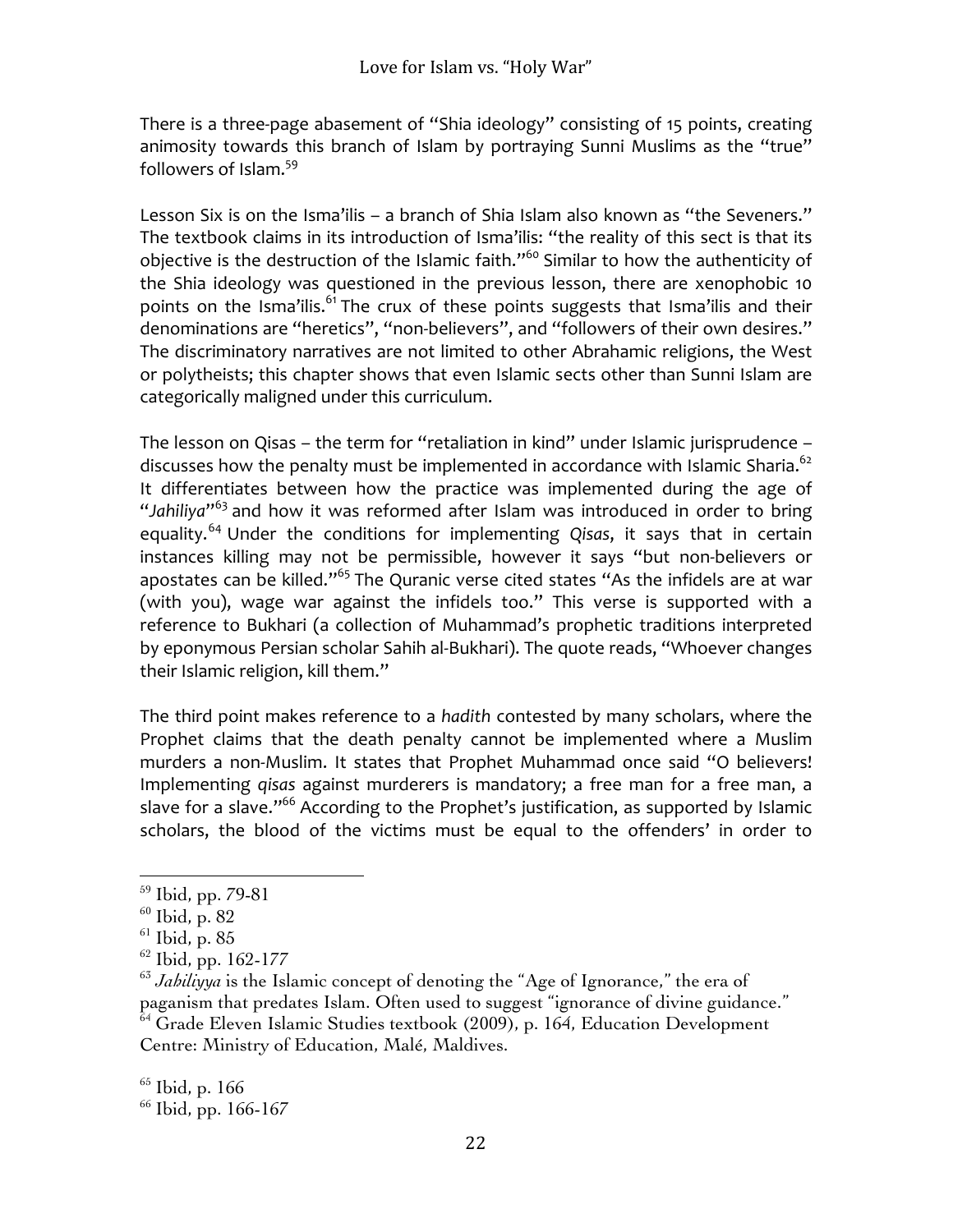implement *gisas*. Islamic faith and freedom from enslavement is required to be considered an equal to a Muslim. These citations only highlight discrimination, between Muslims and non-Muslims, and between slaves and the free. It is alarming that the death penalty and out-dated discriminatory legal concepts are promoted here. It is important to note here that progressive Muslim thinkers often depict Islam as a religion that freed many slaves and for the first time in history considered slaves as equals after conversion to Islam. However, such discriminatory and racialist attitudes should not be endorsed by educational literature, especially in relation to religion. We recommend removal of any narrative that even hints at slavery being normative or being acknowledged by Islam.

The chapter on Islamic jurisprudence defines *Jinayat*<sup>67</sup> in Islamic law as divided into offences that require *hadd* or *qisas* penalties. It also states against whom these penalties shall be applicable, excluding the insane and prepubescent. $^{68}$ 

There are instances where establishing *qisas* is mandatory, according to the textbook. It outlines preconditions for people against whom penalty of *gisas* can be imposed upon, one of which requires the victim or murderer to be a Muslim. The book takes it a step further and states that "[unbelievers] are permissible to be killed," and therefore not worthy of equality. The subheading on implementing *qisas* for bodily harm or loss of a body part suggests it can be implemented for such offences as well. Lesson Nine includes an elaboration of this topic, introducing the Islamic concept of *Diyya* where damages are paid to the victim or victim's heirs.

Under the Islamic history chapter, there is a noteworthy lesson named "Jihad according to Islam" on the hotly contested meaning of *jihad* in Islam. It defines the Arabic word 'jihad' as "to endeavour greatly" or "to bravely confront enemies." The definition deconstructs *jihad* to mean, "to eradicate the rule by men over men and establish rule of Allah." To support these claims under Islamic literature, the textbook cites Quranic verses and hadith that stress the importance of 'Holy War.'<sup>69</sup>

The book quotes prophetic traditions to suggest that under Islamic law; "*jihad* remains a mandatory religious duty until the Day of Judgement", claiming that Muslims "hesitating" to perform this obligatory religious duty has produced bitter results in the past and it will continue to do so if left undone.<sup>70</sup> Although it states that jihad is not limited to engaging in armed conflicts, it nevertheless repeatedly stresses the esteem given to violent activism in the name of religion. It also distinguishes

 $67$  *Jinayat*, when referred collectively is the Islamic equivalent of criminal law, prescribing penalties for crimes against a person.

<sup>68</sup> Grade Eleven Islamic Studies textbook (2009), p. 168, Education Development Centre: Ministry of Education, Malé, Maldives.

 $69$  Ibid, pp. 229-230

<sup>70</sup> Ibid, p. 230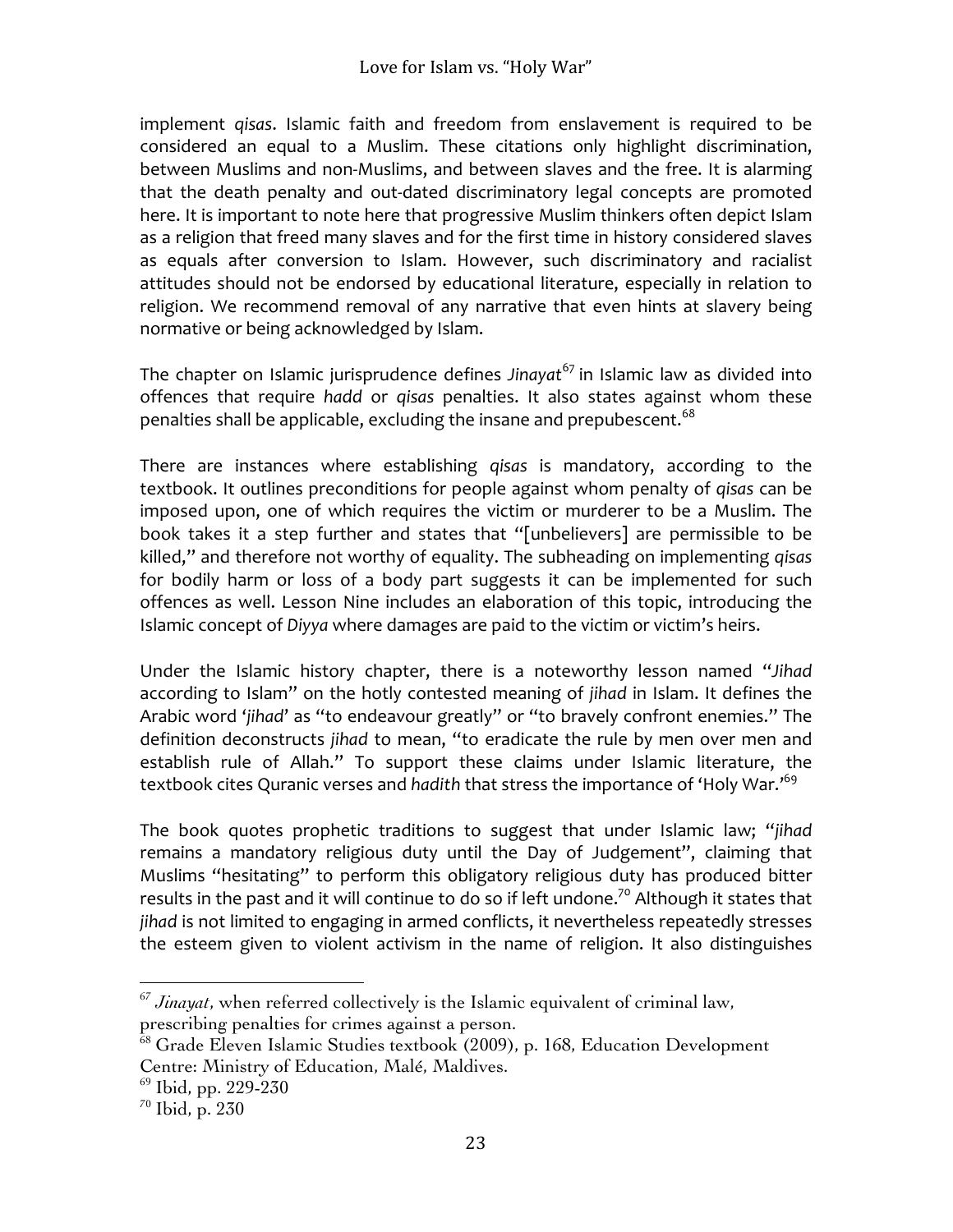jihadism from violently active evangelism set on slaughtering nonbelievers and destroying the environment -- "nonbelievers must be afforded freedom under an Islamic kingdom."<sup>71</sup> The chapter elaborates that *jihad* cannot be a pre-emptive act of war but rather committed in self-defence. The book stresses that there is a varied definition of *jihad*, however, when quoting prophetic traditions or the Qur'an, most quotes glorify jihadist violent activism. One such instance is where the book quotes a *hadith* claiming that on the Day of Judgement jihadists such as the Mujahedeen<sup>72</sup> who have "sacrificed their life and blood in the name of Allah" would be among the distinguished, congregating on the same row as prophets and messengers.<sup>73</sup>

An entire section<sup>74</sup> is dedicated to the "fruits" of jihadism, claiming that the ultimate fruit of *jihad* is martyrdom, followed by lessons<sup>75</sup> on how Islam spread throughout the globe. Lesson Five discusses how "Islam lost its power," adding to the sense of victimisation felt by many Muslims. These discussions fuel hatred and depict the religion as one that is set on building hegemony.

Lesson Five explains misconceptions about Islam, stating that religious scholars of other religions have disseminated disinformation about Islam, confusing believers and non-believers alike.<sup>76</sup> The first misconception it cites is that Islam was spread through "the sword," or that it is a religion concerned with war mongering and strict adherence. In contrast the book claims that Prophet Muhammad's evangelism was "neither strict nor imposing." The textbook makes a xenophobic statement claiming that Muslims in Medina never made a pre-emptive strike and that it was always to "defend" the Islamic State from the "scheming non-Muslims." $77$ 

Ironically, the book states that history shows that forcefully imposing a religion on a people would be the religion's eventual undoing, while the Maldivian Constitution (2008) requires every Maldivian citizen to be a Muslim. It cites a Quranic verse that states, "There shall be no compulsion to embrace Islam."<sup>78</sup> The verse is used to support the textbook's claim that Islam spread peacefully throughout the world. The book also likens the spread of Islam in Southeast Asia to how the Maldives embraced Islam, despite historically identifiable differences. Many historical accounts show that

<sup>71</sup> Ibid, p. 232

<sup>72</sup> *Mujahideen* is the plural version of *Mujahid,* used to refer to those that engage in violent *jihad.*

<sup>&</sup>lt;sup>73</sup> Grade Eleven Islamic Studies textbook (2009), pp. 233-234, Education Development Centre: Ministry of Education, Malé, Maldives.

<sup>74</sup> Ibid, pp. 239-240

 $^{75}$  Ibid, pp. 241-259

<sup>76</sup> Ibid, p. 283

 $77$  Ibid, p. 284

<sup>78</sup> Ibid, p. 285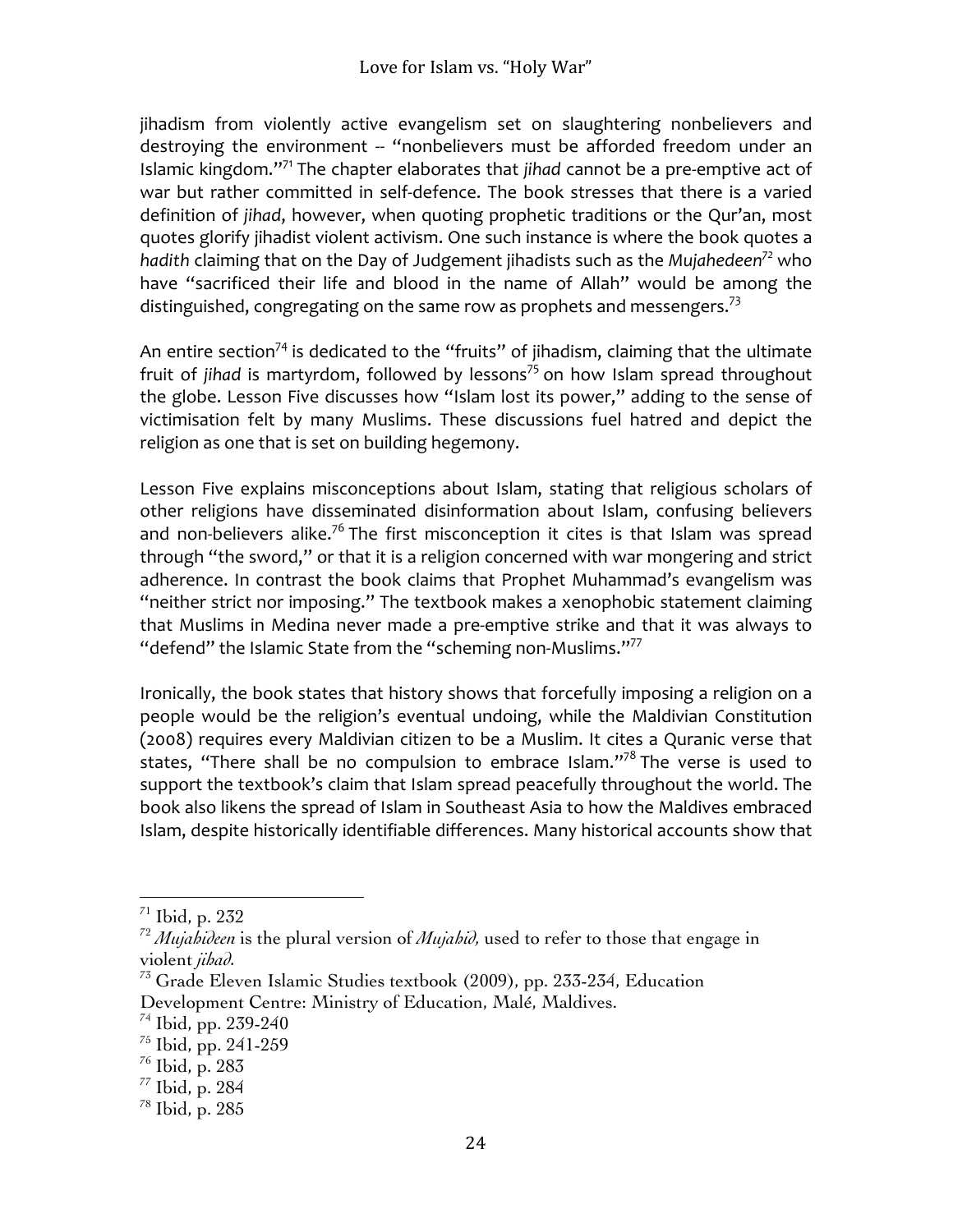the spread of Islam in Southeast Asia was unique<sup>79</sup> that there was no State apparatus that imposed it on the people. However in the Maldives, Islam was historically established when a Buddhist King converted to Islam and decreed his subjects to follow suit.

The lesson briefly addresses specific misconceptions such as equality, independence, slavery, criminal justice and extremism in relation to Islam. According to the textbook, Islam accepts diversity and does not differentiate between races, nationalities, tribes, or languages; it only takes note of one's piety. With regard to independence, the lesson refers to the epoch Islam began when the world was in the "dark ages" and people "were heavily oppressed." $\frac{30}{80}$  It claims that Islam brought freedom of expression, religious and economic freedom. It fails to assert that these developments – although noteworthy – are specific to an era non-reflective of today's human rights standards. The lesson cites Quranic and prophetic traditions to prove that Islam endorsed the "freeing of slaves."<sup>81</sup>

On extremism, the lesson clearly states that extremism is anti-Islamic. It repeatedly says that Islam is a "moderate" religion and that actions taken by certain parties in the name of Islam in fact damage the reputation of Muslims worldwide.  $82$ Furthermore, it states that Islam should stay clear of such actions that may cause the international community to exclude Muslim countries.

Lesson Two under the Chapter on Islamic etiquette delves into rights afforded to non-Muslims in Islamic societies. The lesson states that non-Muslims have the freedom to practice their religion. The same Quranic verse is cited under the lesson on misconceptions of Islam to support that there should be no compulsion to follow Islam.<sup>83</sup> It states that non-Muslims should be afforded all rights and public services provided to Muslims. However, the fact that there are no places of worship for non-Muslims in the Maldives goes against interpretation of Islam in the textbook. The lesson emphasises the importance of equality among Muslims and non-Muslims with supporting Islamic literature.<sup>84</sup> It should be noted that these narratives appear to be normative but contradicts earlier chapter on gisas and *jinayat*, which states that only Muslims can be equals under Islamic criminal law.

  $^{79}$  Fealy, G. 2005. Islamisation and the Politics in Southeast Asia. In: LAHOUD NELLY, A. H. J. (ed.) Islam in World Politics. pp. 154-155London: Routledge.

<sup>&</sup>lt;sup>80</sup> Grade Eleven Islamic Studies textbook (2009), p. 287, Education Development Centre: Ministry of Education, Malé, Maldives.

<sup>81</sup> Ibid, p. 287

 $82$  Ibid, p. 290

 $83$  Ibid, p. 300

<sup>&</sup>lt;sup>84</sup> Ibid, p. 300-302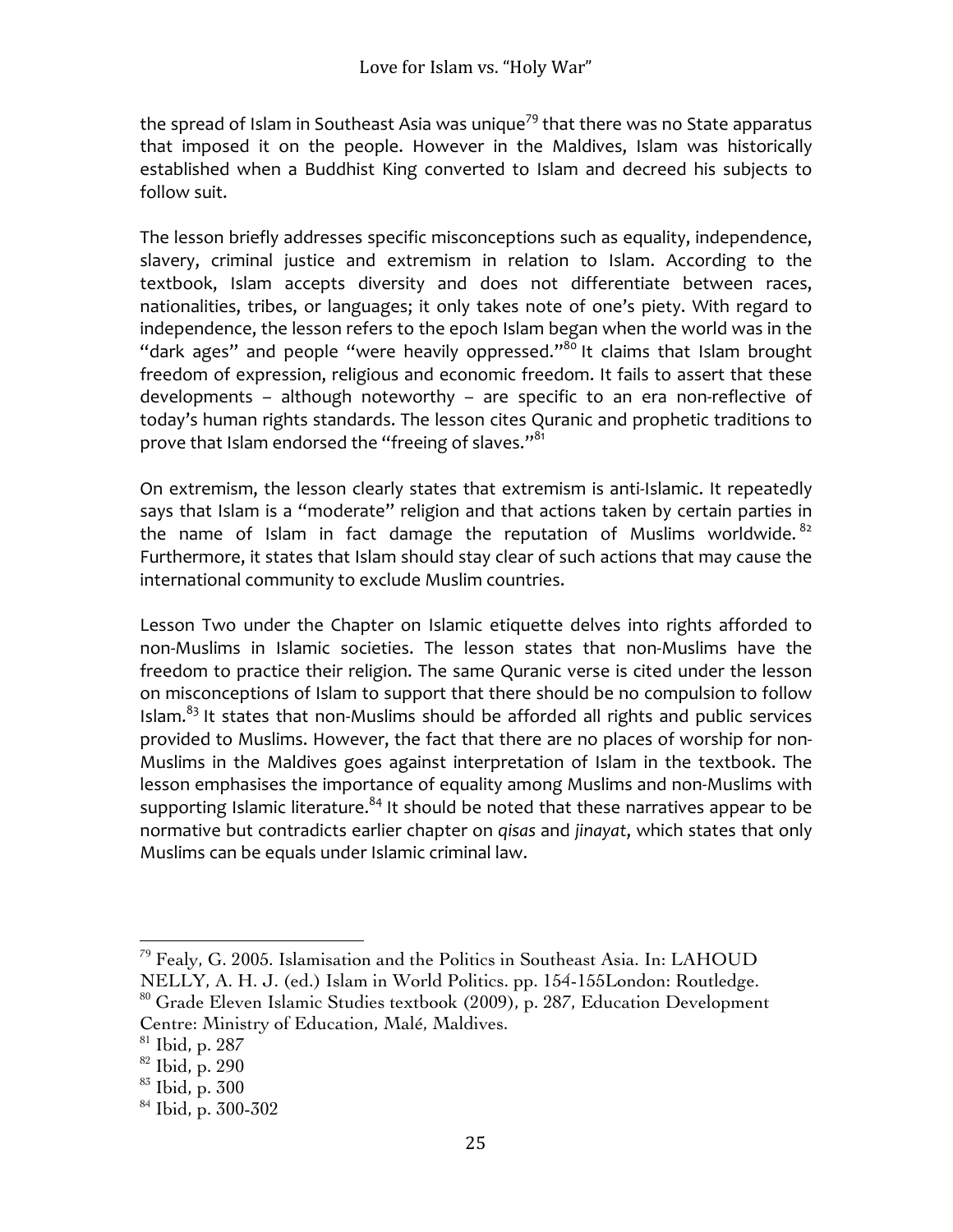Under the Islamic etiquette chapter in the Grade Twelve textbook lays down three main bad traits considered wrongful under Islam. $^{\text{85}}$  It includes, speaking unfavourably of people behind their back, spying on people and pitting two people against each other. Quranic and prophetic traditions are cited to support how such actions are frowned upon in Islam.

The Islamic Creed chapter begins with a lesson on *Israh and Mi'raj*, which according to Islamic tradition is when Prophet Muhammad took the significant journey on a steed from Mecca to Jerusalem, ascending to heaven, speaking to Allah and returning to Earth, all in one night. In an attempt to claim that this story is not merely a fable, the book claims that the tale would stand true "even if subject to a contemporary scientific analysis," which is a highly questionable statement and does not entail such proof.<sup>86</sup>

Under the Chapter on Islamic creed or *Agidah*, there is a lesson dedicated to people referred to as Zindiq,<sup>87</sup> which is an archaic term for heretics of Islam. The book notes that there is disagreement among scholars on the true definition of *Zindiq*, and was initially used to refer to followers of Manichaeism. The book claims that such people disseminate untruths that result in disharmony, likening them to atheists. The textbook claims that there have been many irreligious groups waging war against Islam, including Abbasids, orientalists, Zionists, Baha'is, communists, Zindiq, Ahmadism and others. $88$  Again, the book denotes Islam as being under attack by literally every other form of organised religion, exacerbating a sense of victimhood.

Islamic jurisprudence chapter has a lesson on apostasy.<sup>89</sup> It has a chilling introduction for apostates - "Everything they have done on Earth is void, they will be in Hell for all eternity." The book goes onto list examples of apostasy per se, blasphemy and apostasy through action.

This definition of apostasy is problematic on many levels. It curtails any criticism of dogma, and gives no space for reforming radical narratives as the accusation of apostasy can be casually thrown at anyone who dares to. As previously stated, the Maldives does not have a fully Sharia compliant legal system, it is a mixture of English common law and Islamic Sharia. Most penal laws have been codified to avoid strict interpretations like stoning, amputating and until recently the death penalty, imposition of which was resumed after a 50 year unofficial moratorium. Ideas such as guilt of "betraying Sharia" and following "other laws" has paved the way for resurgence of inhumane practices in the name of religion.

<sup>85</sup> Ibid, pp. 39-43

<sup>86</sup> Ibid, p. 76

<sup>87</sup> Ibid, p. 86

<sup>88</sup> Ibid, p. 87

<sup>89</sup> Ibid, pp. 102-109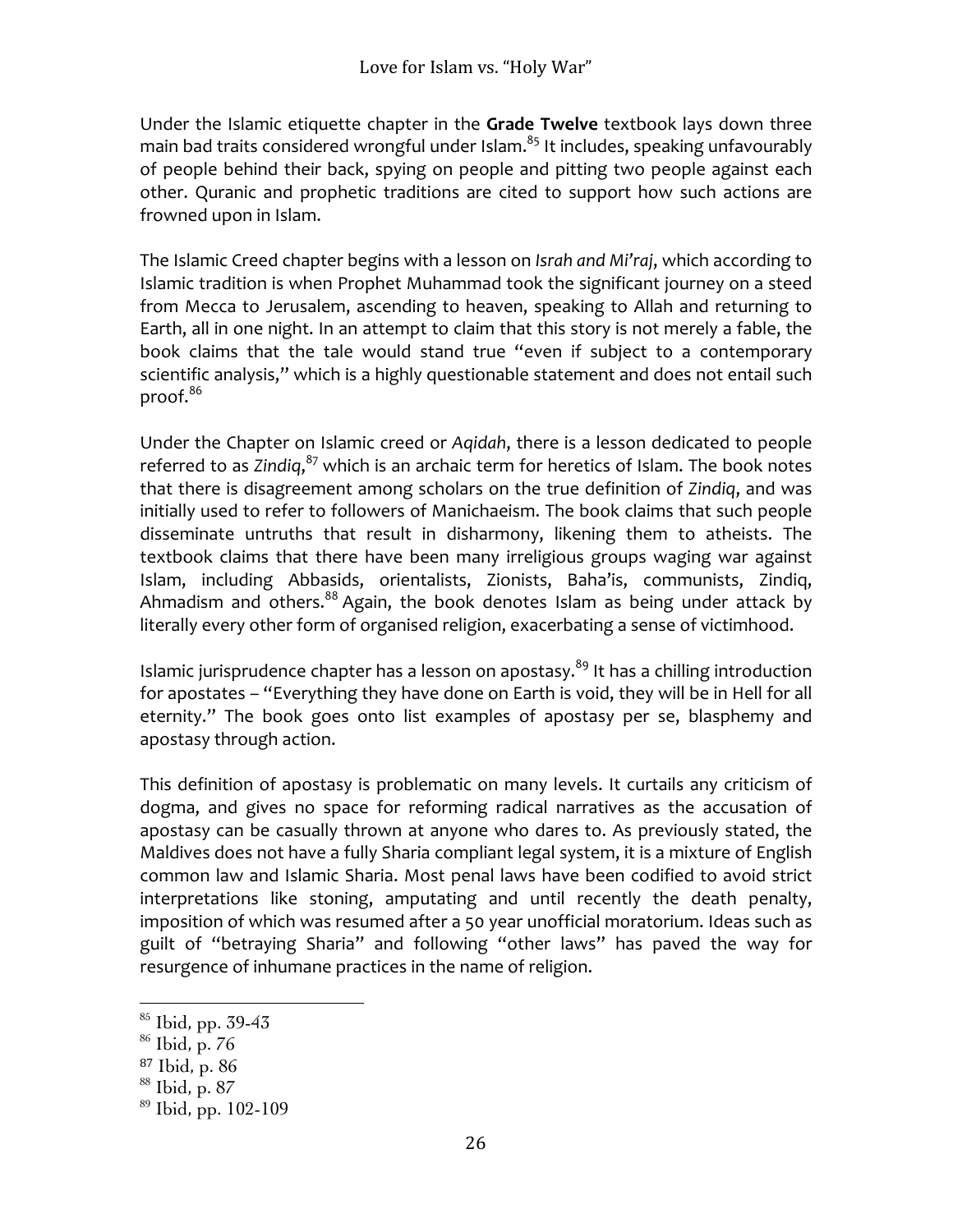The Lesson on the position of men and women is explained under Islamic tradition and history. It says that men and women are equal in Islam and that women are given the same tasks as men, "apart from those tasks that a woman cannot undertake due to their nature," the book states that this does not undermine women's role in Islam. $^{90}$  The second section states that the West often labels Islam as a religion that is an affront to women's rights, claiming that such notions are unfounded. It claims that Islam was the first religion that afforded rights to women, specifically in comparison to other Abrahamic religions.<sup>91</sup> On how Islamic preaching often solely addresses men, the book states that even if this is so, women are included in those callings.<sup>92</sup>

<sup>90</sup> Ibid, p. 149

 $91$  Ibid, p. 150

 $92$  Ibid, p. 151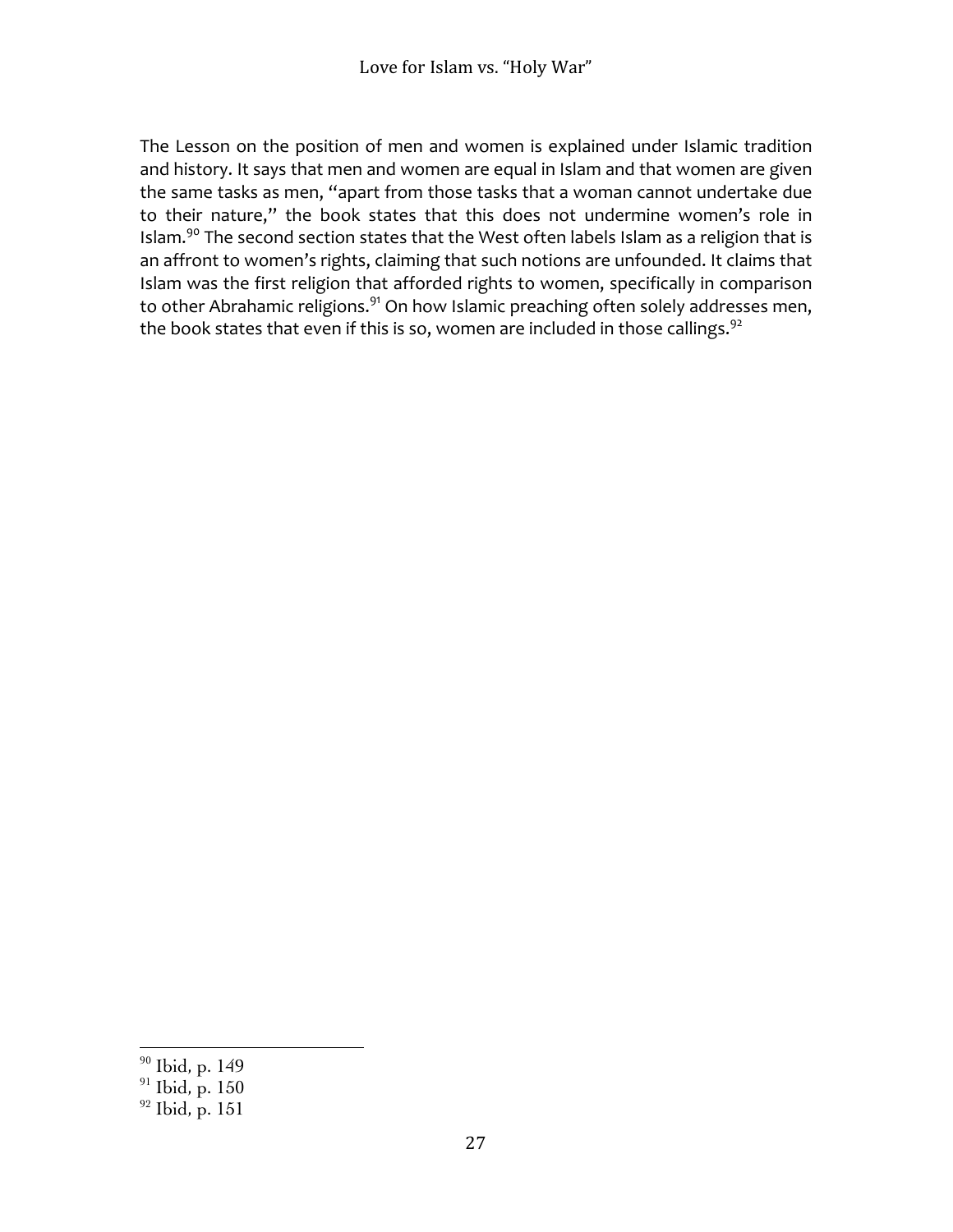### *Observations*

When approaching the Islamic Studies textbooks, the rarefied language used is not extremely unhelpful for students. The translation from Arabic to Dhivehi is very literal at times thereby misleading the reader. The Quranic Arabic, and excessively Arabized Dhivehi<sup>93</sup> used make meaning of certain terminology virtually inaccessible to contemporary Dhivehi readers. Commonly used Dhivehi words can be used to explain all matters related to teaching religion as it was done in the past.

The Islamic Studies textbooks have alarming xenophobic themes, which run throughout the grades, starting as early as the Grade Five textbook. The prevalence of anti-Semitic narratives sheds light on normalization of xenophobia and anti-Semitism in present Maldivian society. Apart from the Grade Five textbook, Grades Six and Seven also contain anti-Semitic material. In the Grade Five textbook, the account of one Jewish tribe reneging on a promise is posited as being representative of all Jewish people, stereotyping Jews as "devious" people that "do not hold any value to their promises." In the Grade Six textbook contains a disturbing endorsement of a massacre and enslavement of two Jewish tribes in the  $7<sup>th</sup>$  Century, while the Grade Seven textbook discusses "civil strife caused by Jews" during the rule of the fourth successor of the Islamic Caliphate according to Sunni Islam's view.

The Grade Nine Islamic Studies textbook has an entire lesson that delves into the controversial, war-invoking subject called "the Enemies of Islam." In addition to anti-Semitic content, it contains vilification of pagans and other Abrahamic religions, also found in other Islamic Studies textbooks under the national curriculum.

Narratives that represent insular dichotomies against pagans and other Abrahamic religions can be found in the textbooks for Grades Four, and Seven to Twelve.

For instance under the Grade Four textbook, there is graphic imagery invoked when speaking of torture and persecution suffered by the Prophet, Messengers and followers in Mecca at the helm of Qureshi tribesmen. The Grade Seven textbook mentions that "all that is anti-Islamic or un-Islamic" should be rejected, but does not define what makes an ideology or philosophy essentially anti-Islamic.

When other cultural, political or belief systems are discussed in the textbooks, there are instances where they are re-presented as "fallible" and inferior to "divine" Islam, contrastingly alleged to be based around "untruths." The Grade Nine textbook contains material that goes as far as accusing Christians and Jews as colluding to "defame" Islam. Feminist or women's rights movements are branded as ineffective

 <sup>93</sup> Ordinarily the *Thaana* (Maldivian) script and Arabic script can be used simultaneously. When Arabic loan words are used, it can be written in the Arabic script according to the Maldivian writing system.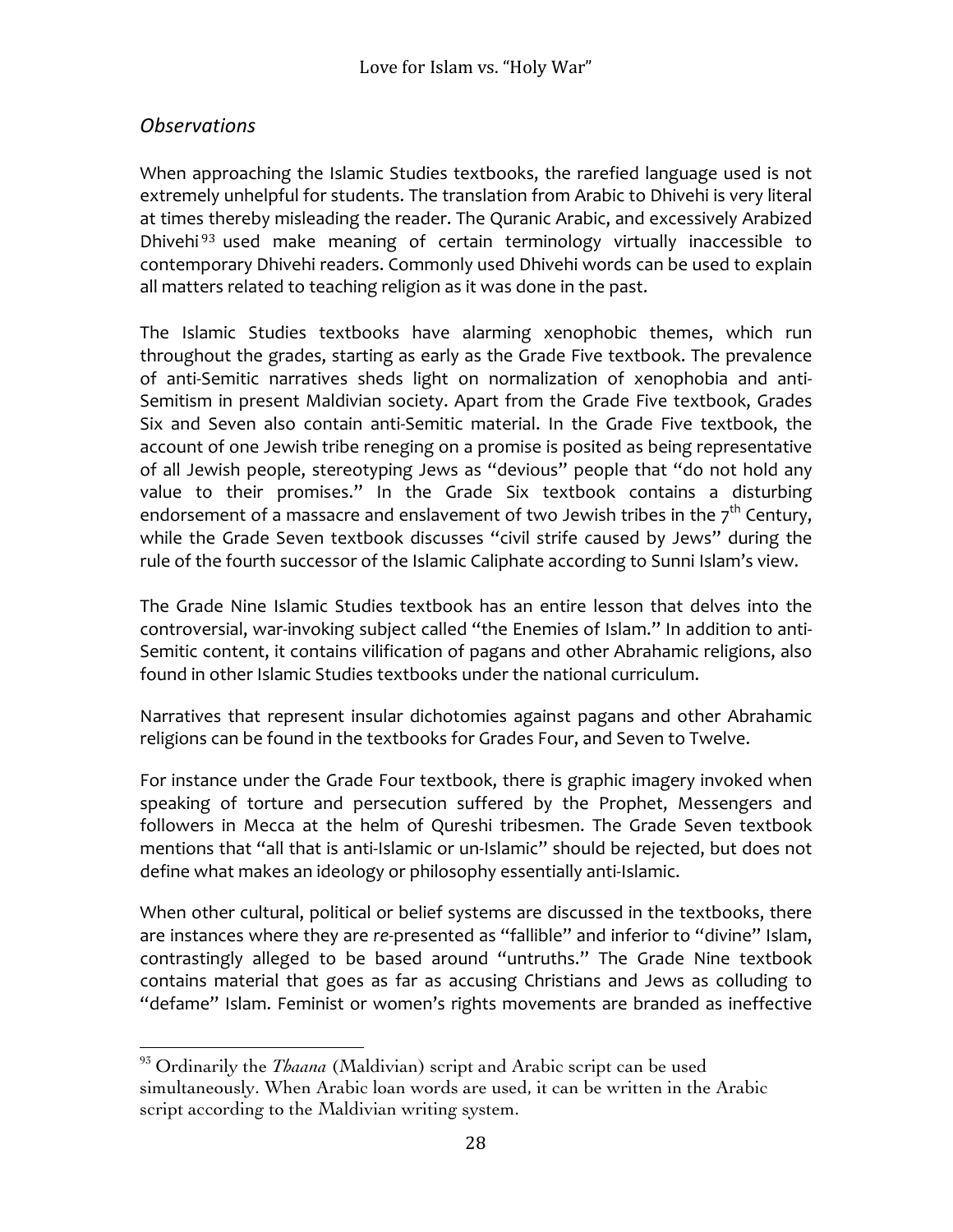and working towards the detriment of female empowerment while depicting gender discriminatory ideas normative and empowering under Islam.

Evidently these sentiments do not end with self-benign notions. It is widely accompanied by  $-$  conflation of all that is non-Islamic into evildoer rhetoric, allegations of an ideological war against Muslims and conspiracies to undermine perceived Islamic hegemony. These narratives may perpetuate sense of victimhood felt by Muslims. These lessons tend to accentuate the differences between the West and 'the Muslim world'. It discounts the mutually constitutive aspects of the Global North and 'the Muslim world'; instead both are *re-*presented as monoliths engaged in an eternal power struggle. Often depicting an interpretation of Islam that suggests it is a politically charged, homogenous, wartime, empire-building religion set on world domination. 

These ideas are not reflective of the official version Islam envisioned under the Maldivian Constitution (2008) that upholds inalienable human rights and international norms observed by other open democratic societies based on human dignity, equality and freedom. The Maldivian Constitution (2008) contains a bill of rights chapter that calls on citizens to "promote democratic values in a manner that is not inconsistent with any tenet of Islam" (Subparagraph (f) of Article 67). The interpretation of basic rights and freedoms contained in Chapter Two of the Constitution are subject to "values that underlie an open and democratic society based on human dignity, equality and freedom, and shall consider international treaties to which the Maldives is a party" (Article  $68$ ).

These ideas prevalent in the schoolbooks go against highlighting notions found in Islamic literature that promote tolerance, equality, diversity, moderation and pluralism. As per the Constitution, teaching of Islam should "instil love" for the religion. Subparagraph (c) of Article 36 of the Maldivian Constitution (2008) stipulates, "Education shall strive to inculcate obedience to Islam, instil love for Islam, foster respect for human rights, and promote understanding, tolerance and friendship among all people." However the radical material is projected as overwhelmingly normative in the textbooks. The task of instilling love for Islam with a view to respect human rights cannot be achieved by inciting hatred towards other religions, cultures or ideologies.

Although the textbooks mention the multicultural prophetic traditions in the early stages of Islam, there is plenty of material that negates these positive and universal values acknowledged in Islam. Statements that are contrary to it dwarf the content that attempts to resonate universal human values as normative Islamic tradition. The general narrative of the textbooks seem to ignite and reassert fundamentalist and radical views, that Islam is continually under attack and Muslims are systematically victimised by wide-ranging social groups. Further invigorating *Takfiri*  practices whereby opponents or critics can easily be labelled anti-Islamic.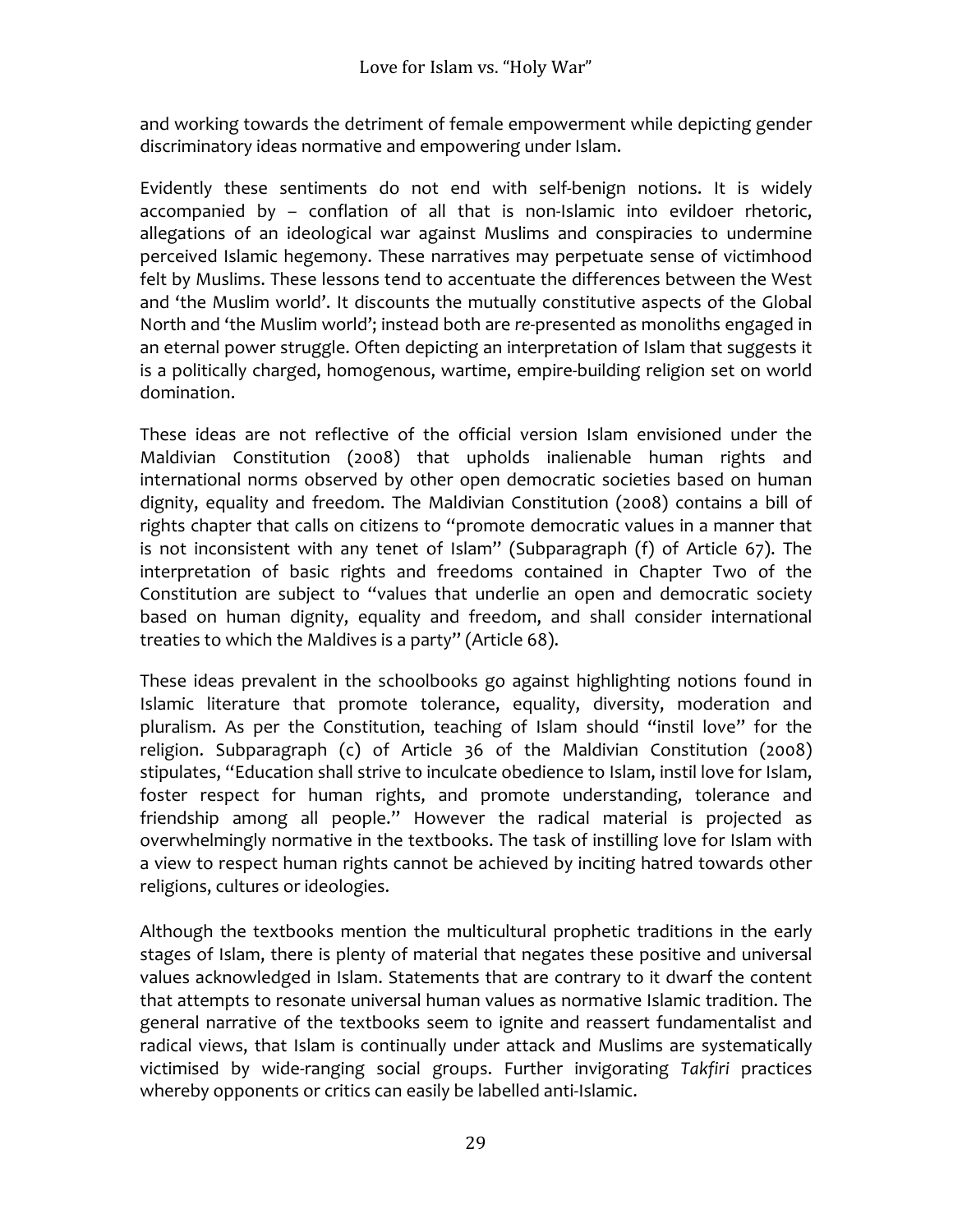Surprisingly xenophobic hate content is not restricted to paganism and other Abrahamic religions. All Islamic sects except Sunni Islam are projected as "heresies." For instance the Grade Nine textbook dedicates a lesson on "deceivers" or "liars" from the Muslim world or "Ummah." The Ahmadiyya movement is described as a plot by the British to destroy Islamic unity, and Muslims educated in the West, or Muslims who endorse secularism are considered co-conspirators with the West to undermine Islam. The Grade Eleven textbook claims that Shia Islam and its denominations are "heresy of Islam" that is rooted in "Zoroastrianism and Judaism." History has shown that the birthplaces of these faiths are currently inflicted with deadly sectarian conflicts that obstruct inter-faith dialogue and coexistence. Therefore it is imperative that such discriminatory content be removed from schoolbooks that are meant to create tolerance and goodwill with regard to all members of our globalised world.

There are certain historical accounts of war; and the need to wage it in the name of religion that denote obligation and glorification of never-ending violent *jihad*. The textbooks call for "jihad" against those who "obstruct" Islam. *Jihad* is defined under the Islamic History chapter in the Grade Eleven textbook as "to endeavour greatly," or "to bravely confront enemies" or working towards the "eradication of the rule of men over men establish the rule of Allah." Although the textbook mentions the definition of *jihad* is not limited to violent-activism; it is glorified.

From Grade Eight onwards, discriminatory penalties and legal concepts that do not exist in the Maldivian legal system are introduced as being part of Islamic criminal law. The Maldives' does not have a fully Sharia legal system, it is a mixture of English common law and Islamic Sharia. Most penal laws have been codified to avoid strict penalties like stoning, amputating and until recently the death penalty, imposition of which was resumed after a 50 year unofficial moratorium. Ideas such as guilt of "betraying Sharia" and following "other laws" has paved the way for resurgence of inhumane practices of public torture in the name of religion.

The review lists two instances where slavery is depicted as normative under Islam. Article 25 of the Maldivian Constitution (2008) states that all citizens and non-citizens cannot be subjected to slavery, servitude or forced labour. Although the textbooks contain anti-slavery sentiment found in Islamic tradition, the Grade Ten textbook's chapter on Islamic Jurisprudence mentions that "slaves must work tirelessly to fulfil their masters' needs," while the Grade Eleven textbook's lesson on the Islamic penal provision of Qisas entails discriminatory conditions for when the victim of a crime is a slave and or a non-believer. However, such discriminatory and racialist attitudes in relation to religion should not be endorsed by educational literature in the modern world where slavery has been abolished. We recommend removal of any narrative that even hints at slavery being normative or being acknowledged by Islam.